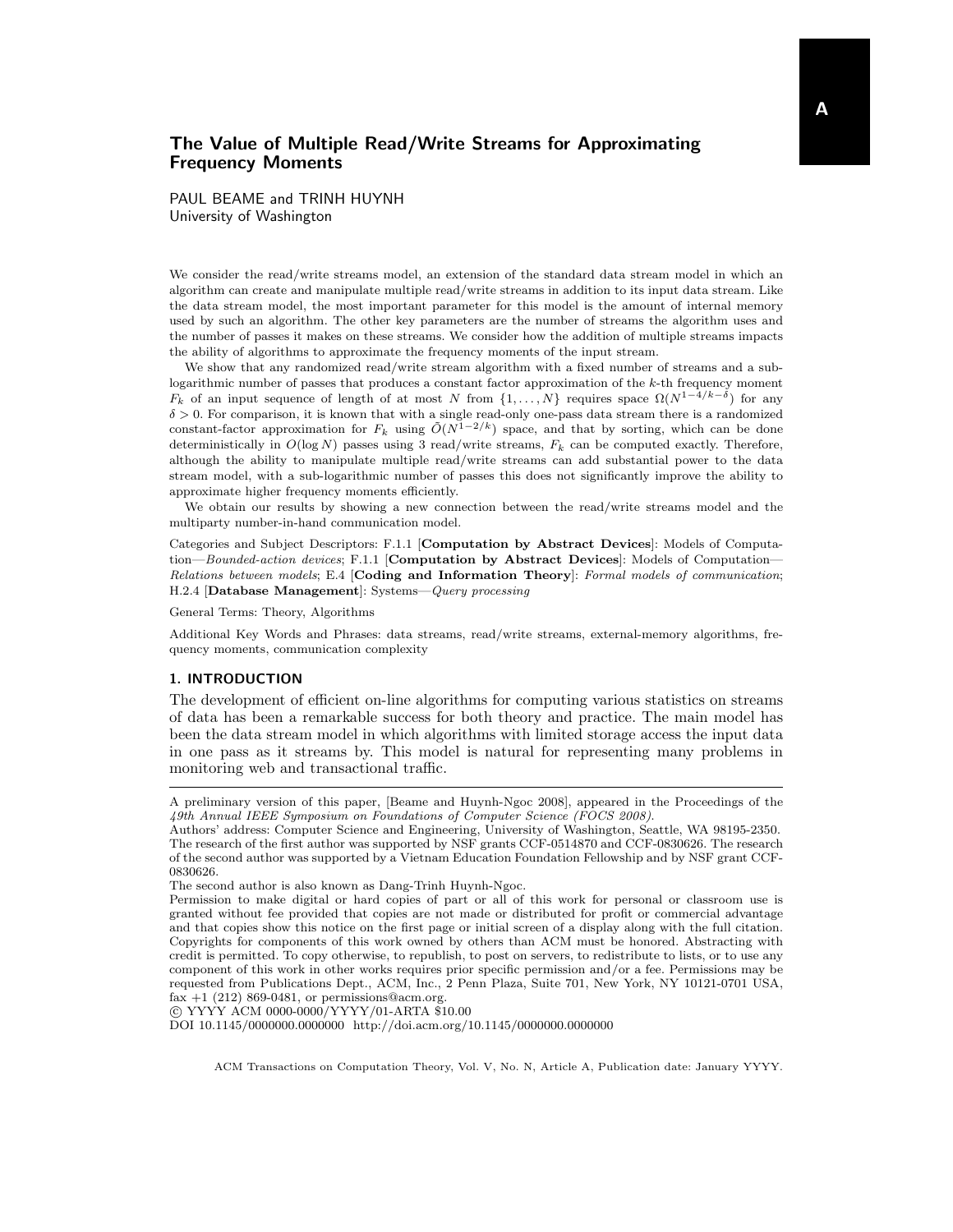However, as Grohe and Schweikardt [2005] observed, in many natural situations for which the data stream model has been studied, the computation also has access to very large auxiliary external memory for storing intermediate results. In this situation, the lower bounds for the data stream model no longer apply. This motivated Grohe and Schweikardt to introduce a model, termed the read/write streams model in [Beame et al. 2007], to capture this additional capability. In the read/write streams model, in addition to the input data stream, the computation can manipulate multiple sequentially-accessed read/write streams.

As noted in [Grohe and Schweikardt 2005], the read/write streams model is substantially more powerful than the ordinary data stream model since read/write stream algorithms can sort lists of size N with  $O(\log N)$  passes and space using 3 streams. Unfortunately, given the large values of N involved,  $\Theta(\log N)$  passes through the data is a very large cost. For sorting, lower bounds given in [Grohe and Schweikardt 2005; Grohe et al. 2006; 2009] show that such small space read/write stream algorithms are not possible using fewer passes; moreover, lower bounds for the related problems of determining whether two sets are equal, or intersect, or of determinining whether or not the input stream consists of distinct elements have also been shown [Grohe et al. 2006; Beame et al. 2007; Grohe et al. 2009].

While these lower bounds give us significant understanding of the read/write streams model, they apply to exact computation and do not say much about the potential of the read/write streams model for more efficient solutions of approximation problems, which are the major successes of the standard data stream model (see surveys [Babcock et al. 2002; Muthukrishnan 2006]). Among the most notable successes are the surprising one-pass small space randomized algorithms for approximating the *frequency moments* of data streams first shown by Alon et al. [1999]. The k-th frequency moment,  $F_k$ , is the sum of the k-th powers of the frequencies with which elements occur in a data stream. As special cases, these frequency moments include the length of the data stream  $(F_1)$ , the number of distinct elements in the stream  $(F_0)$ , the size of the self-join on the keys of a database relation represented by the stream  $(F_2)$ , or the largest frequency of any element in the stream  $(F_{\infty}^*)$ . Alon et al. [1999] gave algorithms to approximate frequency moments  $F_k$  within a constant  $(1 + \epsilon)$  factor on streams of length N using  $\tilde{O}(N^{1-1/k})$  space<sup>1</sup> for  $k > 2$  and  $O(\log N)$  space for  $k \leq 2$  [Alon et al. 1999]. Subsequently, the resources required for  $(1 + \epsilon)$  factor approximations of  $F_k$ for  $k > 2$  have been improved to  $O(N^{1-2/k})$  space [Indyk and Woodruff 2005; Bhuvanagiri et al. 2006].

Alon et al. [1999] also showed that their algorithms were not far from optimal in the data stream model; in particular, by extending bounds in [Razborov 1992] for the randomized 2-party communication complexity of a promise version of the set disjointness problem from 2 to p players where each player has access to its own private portion of the input (a model known as the *p*-party number-in-hand communication game), they showed that  $F_k$ requires  $\Omega(N^{1-5/k})$  space to approximate by randomized algorithms. A series of papers [Saks and Sun 2002; Bar-Yossef et al. 2004; Chakrabarti et al. 2003; Gronemeier 2009; Jayram 2009] has improved the space lower bound for fixed  $\epsilon$  to  $\Omega(N^{1-2/k})$ , nearly matching the upper bound, by finding an optimal lower bound for the communication complexity of set disjointness. Thus,  $F_k$  for  $k > 2$  requires polynomial space in the data stream model<sup>2</sup>.

This leads to the natural questions: Can one prove good lower bounds for approximation problems in the read/write streams model? Can read/write stream algorithms approximate larger frequency moments more efficiently than one-pass algorithms can?

<sup>&</sup>lt;sup>1</sup>The notation  $\tilde{O}(\cdot)$  here suppresses logarithmic factors in  $N$  and polynomial factors in  $1/\epsilon$ .

<sup>&</sup>lt;sup>2</sup>There is also a  $\Theta(1/\epsilon^2)$  dependence of the space on the error in the approximation. This was shown to be optimal for one-pass algorithms [Indyk and Woodruff 2003; Woodruff 2004] and multiple-pass data stream algorithms [Chakrabarty and Regev 2011], though by considering a different two-party communication problem – gap Hamming distance.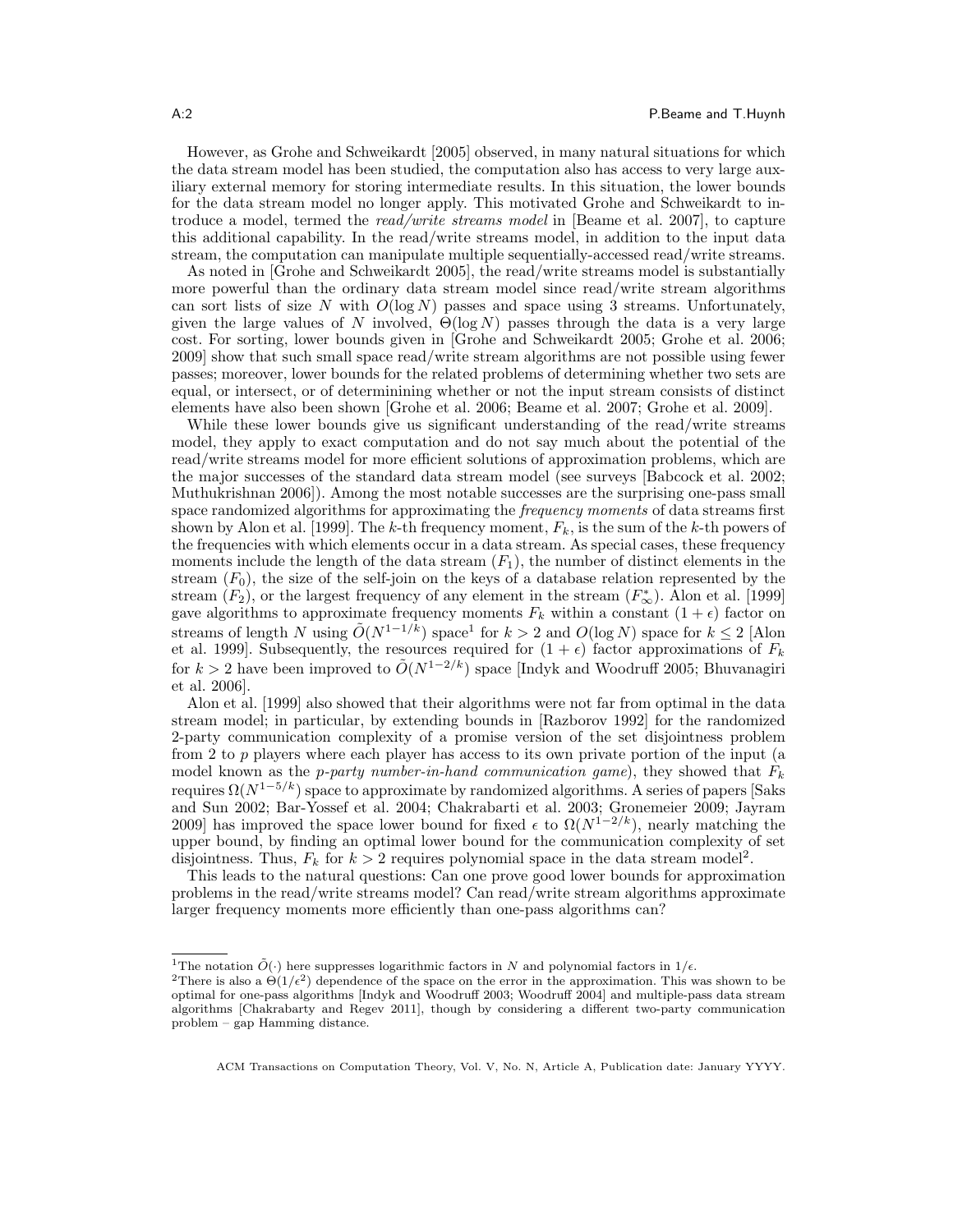We show that the ability to augment the data stream model with multiple read/write streams does not produce significant additional efficiency in approximating frequency moments. In particular, any randomized read/write stream algorithm with a fixed number of streams and  $o(\log N)$  passes that approximates the k-th frequency moment  $F_k$  of an input sequence of length of at most N from  $\{1, \ldots, N\}$  within a constant factor requires space  $\Omega(N^{1-4/k-\delta})$  for any constant  $\delta > 0$ . This lower bound is very similar to the upper bound even for ordinary one-pass read-only data streams (and is larger than the original lower bound in [Alon et al. 1999] for such ordinary data streams).

The major difficulty in developing lower bounds for the read/write streams model, in contrast to the data stream model, is that an easy reduction from number-in-hand multiparty communication complexity breaks down. This fails for read/write stream algorithms because different parts of the computations can communicate with each other by writing to the streams. In fact, as we observe in Section 2, the (unique-intersection)  $p$ -party promise set-disjointness problem, which is the basis for the lower bounds for approximating frequency moments in the data stream model, can be easily solved by a read/write stream algorithm using only 3 passes, 2 streams and  $O(\log N)$  space.

The amount of data written on the streams also prevents the use of traditional timespace tradeoff lower bound methods, which are the other obvious tools to consider. As a result, previous work on lower bounds in the read/write streams model has been based on special-purpose combinatorial methods developed especially for the model.

Grohe, Hernich, and Schweikardt [Grohe and Schweikardt 2005; Grohe et al. 2006; 2009] identified certain structural properties of the executions of read/write stream algorithms, their skeletons, and applied cut-and-paste arguments along with these skeletons to show the existence of certain combinatorial rectangles on which the algorithms' answers must be constant. They showed that the existence of these rectangles implies that no space-efficient read/write stream algorithm can sort in  $o(\log N)$  passes or determine, with one-sided error bounded below 1/2, whether or not two input sets are equal. Then, by reduction, they derived lower bounds for one-sided error randomized algorithms for several other problems.

Beame et al. [2007] used the structure of the rectangles produced in [Grohe and Schweikardt 2005; Grohe et al. 2006; 2009] together with additional combinatorial reasoning to show how standard properties that lower bound randomized two-party communication complexity – discrepancy and corruption over rectangles – can be used to derive lower bounds for randomized read/write streams with two-sided error. Using this approach they gave general methods for obtaining lower bounds for two-sided error randomized read/write stream algorithms. In particular they showed that with  $o(\log N/\log \log N)$  passes and  $O(N^{1-\delta})$  space, randomized read/write stream algorithms with two-sided error cannot determine whether or not two input sets are disjoint. This yielded several other lower bounds, including an  $\Omega(N^{1-\delta})$  lower bound on the space for computing a 2-approximation of  $F_{\infty}^*$  with  $o(\log N/\log \log N)$  passes and a similar lower bound for exact computation of  $F_0$ .

However, the methods of [Grohe and Schweikardt 2005; Grohe et al. 2006; 2009; Beame et al. 2007] do not yield lower bounds on the approximate computation of frequency moments  $F_k$  for any  $k < \infty$ . In particular it is consistent with all previous work that read/write stream algorithms can compute constant factor approximations to any such  $F_k$ using  $o(\log N)$  passes,  $O(\log N)$  space, and only 2 streams. We show that this is not possible.

We take a different approach to lower bounds in the read/write streams model from the approaches in previous work. Despite the failure of the standard reduction, we are able to characterize read/write stream algorithms via a direct simulation of read/write stream algorithms by p-party communication protocols. Though quite different in the overall structure of the argument, this reduction does make use of a simplified variant of the

ACM Transactions on Computation Theory, Vol. V, No. N, Article A, Publication date: January YYYY.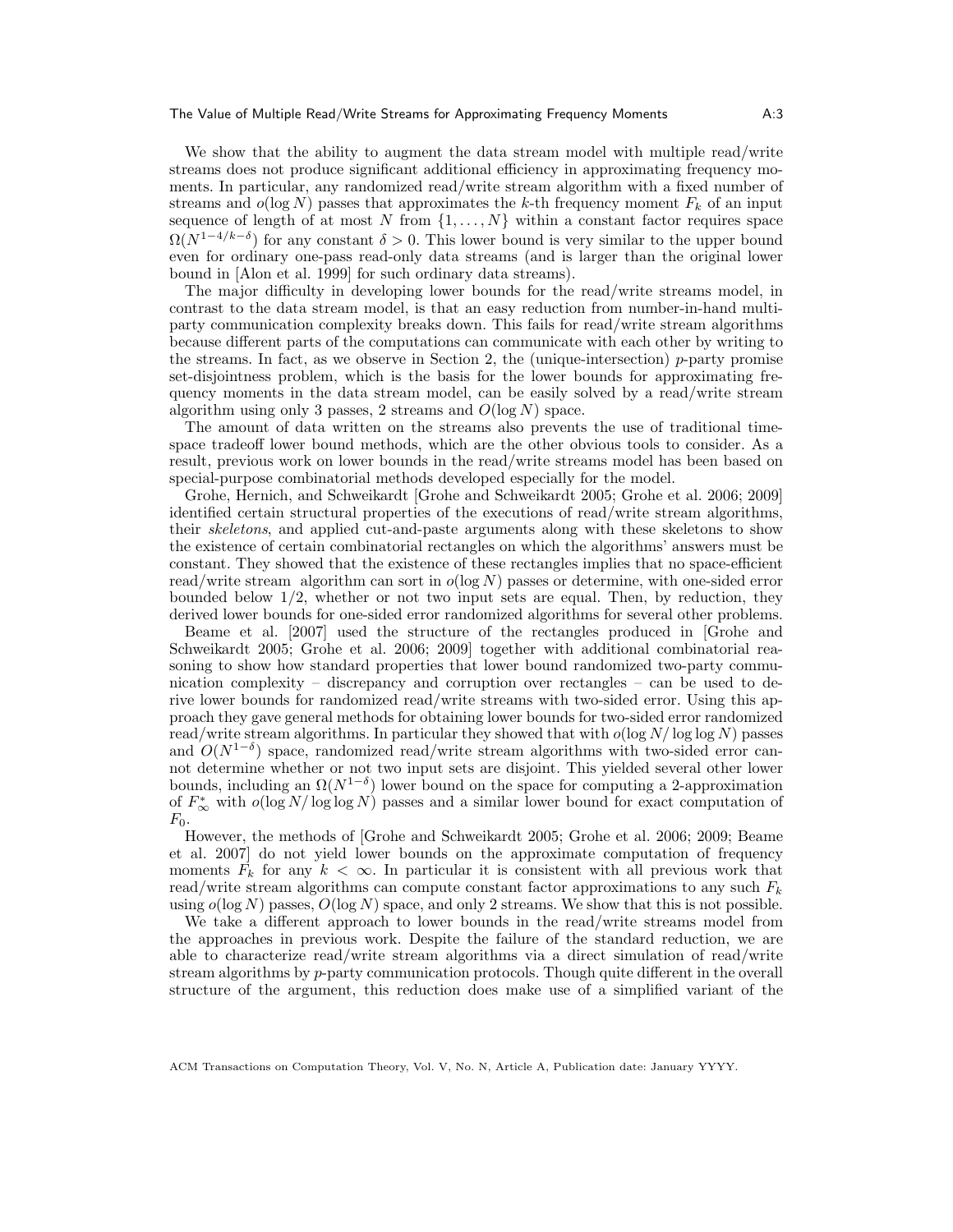skeletons defined in [Grohe and Schweikardt 2005; Grohe et al. 2006; 2009]. Our method may have many other applications.

For the specific case of approximating frequency moments we derive our lower bounds by applying our simulation to a blocked and permuted version of the promise  $p$ -party disjointness problem (with  $p$  depending on N and k). The problem is a generalization of one considered in [Beame et al. 2007] but extended to the case of  $p$  sets. This allows us to obtain our  $\Omega(N^{1-4/k-\delta})$  space lower bounds for computing  $F_k$  using a sublogarithmic number of passes and a constant number of streams.

Although this nearly matches the best lower bounds for the data stream model, there is a gap between our read/write streams lower bounds and the data stream upper bounds; our lower bounds are limited by the relationship between the number of blocks and the number of sets in the permuted disjointness problem that we consider. We also show that modifying this relationship cannot improve the lower bound for constant factor approximations for  $k < 3.5$ . In particular, there is a deterministic read/write stream algorithm with three passes, two streams and  $O(\log N)$  space that can compute the value of the blocked and permuted p-party disjointness problem for any numbers of blocks and sets that would have produced such lower bounds. To derive this algorithm we show a novel property of the lengths of common subsequences in sets of permutations.

## 2. PRELIMINARIES

In the read/write streams model, the streams are represented as  $t$  read/write Turing machine tapes. The input stream is given as the contents of the first such tape; the other streams/tapes are used for working storage. Passes through the data in a stream correspond to reversals on the corresponding Turing machine tape; the number of passes is one more than the number of reversals. The internal memory of the read/write streams algorithm can be randomly accessed.

The three resource parameters that are important to a read/write stream algorithm A are (1) the number of external read/write tapes t that A uses, (2) the maximum space s that A uses, and (3) the maximum number of reversals  $r$  made by A on all the external tapes.

Since we will primarily focus on lower bounds, we define a nonuniform version of the read/write stream model since lower bounds for this model are more general than those that only apply to the uniform case. Fix an input alphabet  $\Sigma$  and tape alphabet  $\Gamma$ . An  $(r, s, t)$ -read/write stream algorithm A on  $\Sigma^N$  is an automaton with  $2^s$  states with one read/write head on each of t tapes. It begins with its input  $\mathbf{v} \in \Sigma^N$  on the first tape, the remaining tapes blank, and each read/write head at the start of its tape. In each step, based on the current state and currently scanned symbols, one of its heads writes a new symbol from Γ in its currently scanned tape cell and moves one cell left or right. On any input  $\mathbf{v} \in \Sigma^N$ , the total number of reversals of the direction of movement of all heads is at most r.

For functions  $r, s : \mathbb{N} \to \mathbb{N}$  and  $t \in \mathbb{N}$ , a (nonuniform)  $(r(\cdot), s(\cdot), t)$ -read/write stream algorithm on  $\Sigma^*$  is a family of algorithms  $\{A_N\}_{N\in\mathbb{N}}$  where for each  $N$ ,  $A_N$  is an  $(r(N), s(N), t)$ read/write stream algorithm and all  $A_N$  have the same input and tape alphabets. Randomized and nondeterministic algorithms are defined analogously.

For integer  $m \geq 1$ , denote  $\{1, \ldots, m\}$  by  $[m]$  and for any permutation  $\phi$  of  $[m]$ , define the sortedness of  $\phi$ , denoted by sortedness( $\phi$ ), to be the length of the longest monotone subsequence of  $(\phi(1), \ldots, \phi(m))$ . Thus, in particular, sortedness  $(\phi_1 \phi_2^{-1})$  is the length of the longest common subsequence of  $(\phi_1(1), \ldots, \phi_1(m))$  and

 $(\phi_2(1), \phi_2(2), \ldots, \phi_2(m))$ , or of  $(\phi_1(1), \ldots, \phi_1(m))$  and  $(\phi_2(m), \phi_2(m-1), \ldots, \phi_2(1))$ , whichever is greater. For convenience of notation, we write sortedness( $\phi_1, \phi_2$ ) for sortedness $(\phi_1 \phi_2^{-1})$ . For any  $m, p$   $\geq$  1 and a sequence  $\Phi$  =  $(\phi_1, \phi_2, \ldots, \phi_p)$  of per-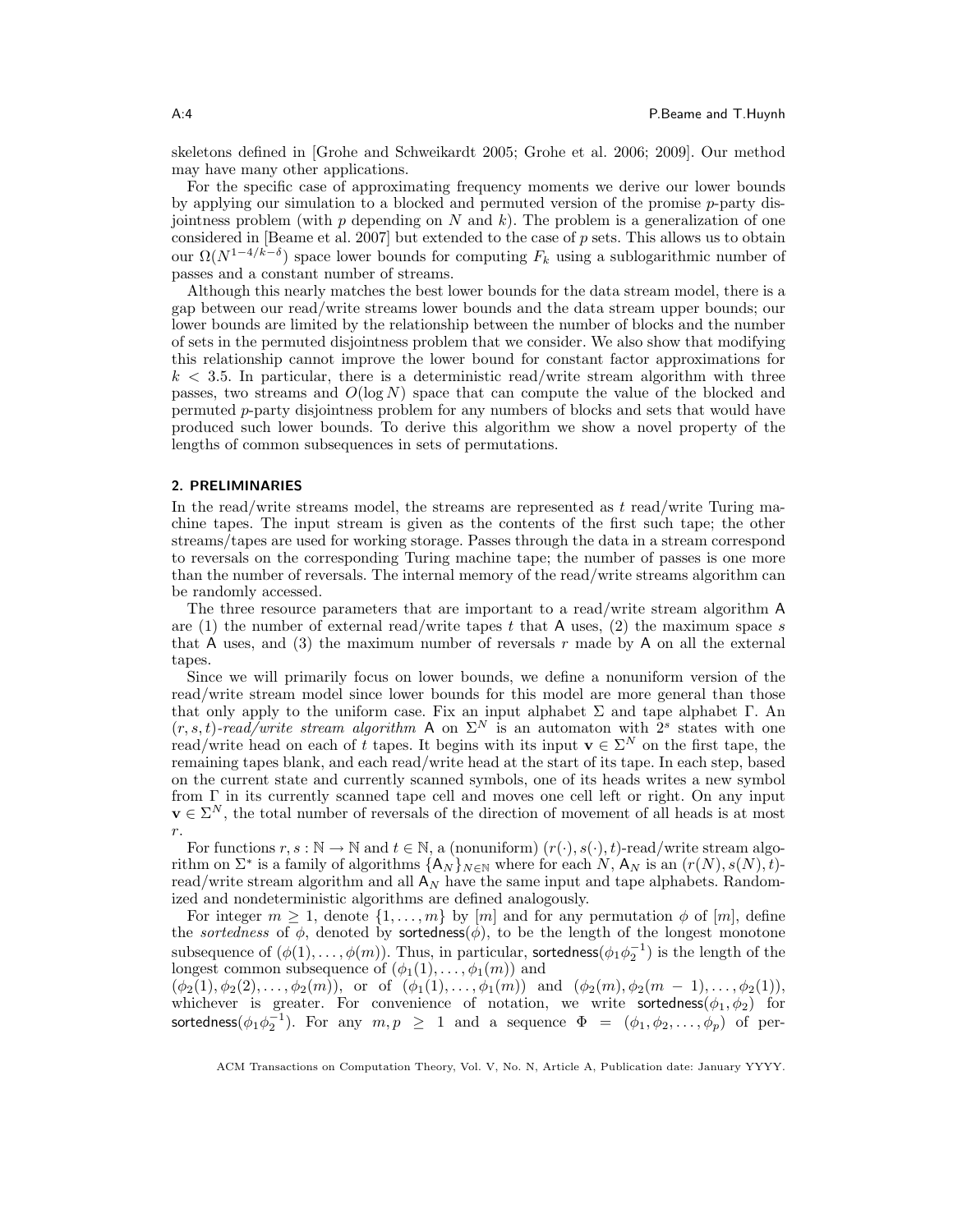mutations of  $[m]$ , define the *relative sortedness* of  $\Phi$ , denoted by relsorted( $\Phi$ ), to be  $\max_{i\neq j\in [p]}(\textsf{sortedness}(\phi_i, \phi_j)).$ 

LEMMA 2.1 (CF. [STEELE 1997]; LEMMA 1.4.1). Let  $\phi$  be a randomly and uniformly *chosen permutation of* [m], then Pr[sortedness( $\phi$ )  $\geq 2e\sqrt{m}$  <  $2 \exp(-2e\sqrt{m})$ .

COROLLARY 2.2. If  $p \leq m^c$  for some constant  $c > 0$  and m is sufficiently large, there exists a sequence  $\Phi_{p,m}^* = (\phi_1, \phi_2, \ldots, \phi_p)$  of permutations of  $[m]$  such that relsorted $(\Phi)$  <  $2e\sqrt{m}$  .

The k-th frequency moment  $F_k$  of a sequence  $a_1, \ldots, a_n \in [m]$  is  $\sum_{j \in [m]} f_j^k$  where  $f_j =$  $\#\{i \mid a_i = j\}$ . We will typically consider the problem when  $m = n$ . Also write  $F^*_{\infty}$  for  $\max_{j\in[m]} f_j$ .

For  $2 \le p < n$ , define the promise problem  $PDISJ_{n,p} : \{0,1\}^{np} \to \{0,1\}$  as follows: For  $x_1, \ldots, x_p \in \{0,1\}^n$ , interpret each  $x_i$  as the characteristic function of a subset of [n]. If these subsets are pair-wise disjoint then  $PDISJ(x_1, \ldots, x_p) = 0$ ; if there is a unique element  $a \in [n]$  such that  $x_i \cap x_j = \{a\}$  for all  $i, j \in [p]$  then  $PDISJ(x_1, \ldots, x_p) = 1$ ; otherwise,  $PDISJ$ is undefined.

We use the usual definition of  $p$ -party number-in-hand communication complexity. A series of communication complexity lower bounds [Alon et al. 1999; Saks and Sun 2002; Bar-Yossef et al. 2004; Chakrabarti et al. 2003; Gronemeier 2009; Jayram 2009] for PDISJ<sub>n,p</sub> in this number-in-hand model has resulted in the essentially optimal lower bounds for computing frequency moments in the data stream model, even allowing multiple passes over the input stream. Gronemeier [2009] and Jayram [2009] gave the strongest of these results showing that any p-party public-coin randomized number-in-hand communication protocol for  $PDISJ_{n,p}$  must have complexity at least  $\Omega(n/p)$ , which is optimal.

However, as noted in the introduction, for any n and p, there is a simple  $(2, \log_2 n+O(1), 2)$ read/write stream algorithm for computing  $PDIS_{n,p}$ : Copy  $x_1$  to the second tape and compare the contents of  $x_1$  and  $x_2$  bit-by-bit using the two tape heads. The promise nature of the problem ensures that the output is completely determined by any pair of  $x_i$  and  $x_j$ , where  $i \neq j$ . We therefore will need a modified function in order to obtain our lower bounds for approximating frequency moments.

Let  $N > p \geq 2$  and let  $\Pi = (\pi_1, \ldots, \pi_p)$  be a sequence of permutations on [N]. We define the promise problem  $PDISJ_{N,p}^{\Pi}$ :  $\{0,1\}^{Np} \to \{0,1\}$  by  $PDISJ_{N,p}^{\Pi}(y_1,\ldots,y_p)$  =  $PDISJ_{N,p}(x_1,\ldots,x_p)$  where the j-th bit of  $x_i$  is the  $\pi_i^{-1}(j)$ -th bit of  $y_i$ . The relationship between  $x_i$  and  $y_i$  is equivalent to requiring that  $y_{ij} = x_{i\pi_i(j)}$ .

We first observe that the same reduction idea given in [Alon et al. 1999] yields lower bounds for  $F_k$  given lower bounds for  $PDISJ_{N,p}^{\Pi}$  for suitable choices of p. We note that the following lemma applies similarly to  $F_{\infty}^*$ , where  $1/\infty$  is interpreted as 0.

LEMMA 2.3. Let  $p, N \geq 2, 1/2 > \epsilon, \delta \geq 0$ , and  $k \geq 0$  satisfy

(a) if  $k > 1$ , then  $p \ge c(\epsilon N)^{1/k}$  for  $c > 0$  and  $c^k > c + 3$ , and (b) if  $k < 1$ , then  $p \ge c \epsilon N$  for  $c > 0$  and  $c > c^k + 3$ .

Suppose that there is a randomized  $(r, s, t)$ -read/write stream algorithm A that outputs an  $(1+\epsilon)$ -approximation of  $F_k$  on every sequence of at most N elements in [N] with probability at least  $1 - \delta$ . Then for any  $\Pi = (\pi_1, \ldots, \pi_k)$  sequence of permutations of  $[N]$ , there is a randomized  $(r, s + \log_2 N, t)$ -read/write stream algorithm A' that solves  $\text{PDISJ}_{p,N}^{\Pi}$  with error at most δ.

PROOF. The algorithm  $A'$  is obtained from A by implicitly converting every  $y_{i,j}$  input bit for PDISJ<sub>P</sub>,<sub>N</sub> that is 1 into an input number  $\pi_i(j) \in [N]$  for the  $F_k$  problem (here, we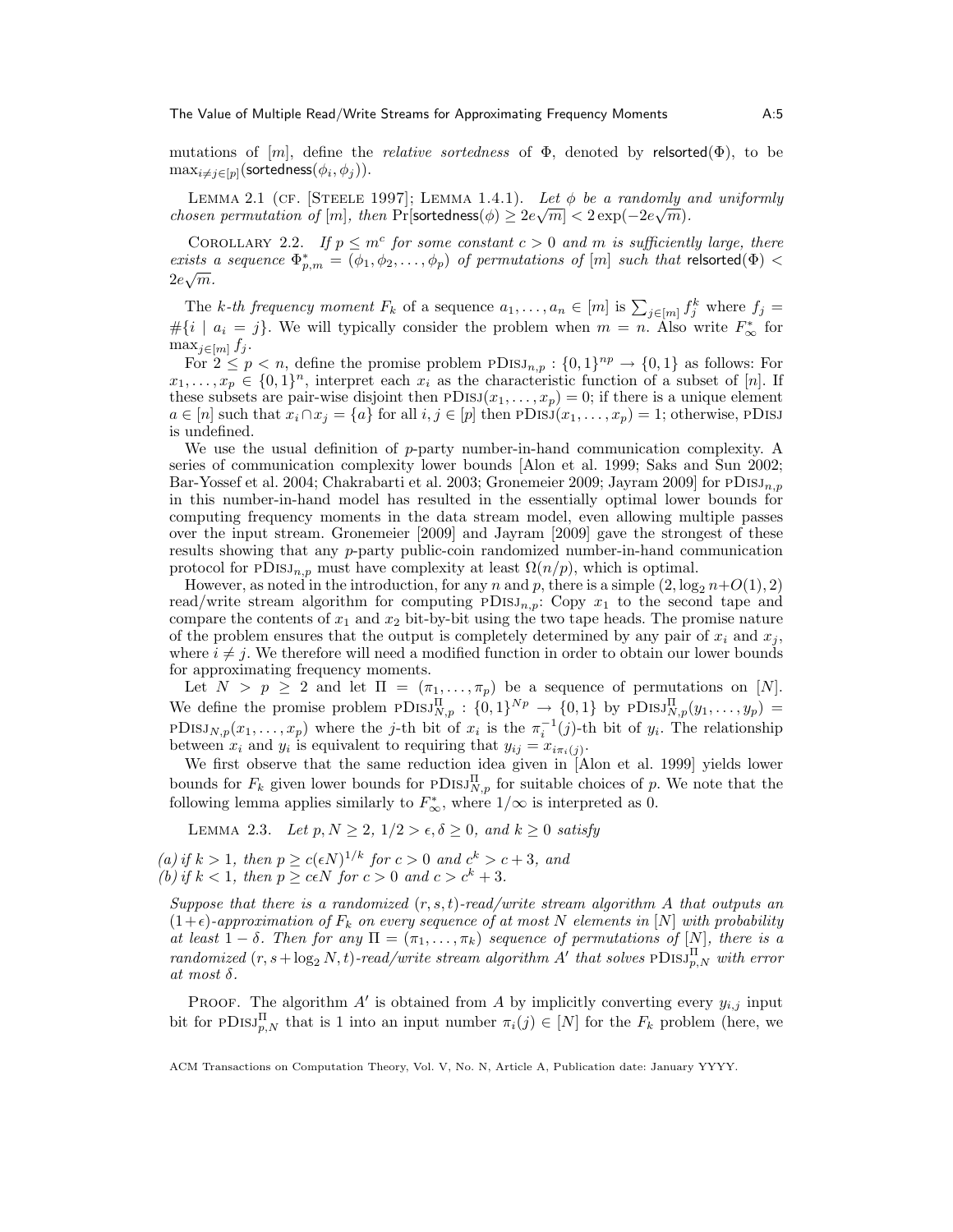can assume that A' can compute  $\pi_i(j)$  for free since  $\Pi$  is fixed). With  $\log_2 N$  extra bits of memory, A' can also check if the total number  $N'$  of 1-bits in all p vectors is larger than N. If  $N' > N$ , then because of the promise of PDISJ<sub>p,N</sub>, the sets must be intersecting, and hence A' outputs 1 and halts. We now assume that  $N' \leq N$ . Note that by the promise, when  $PDISJ_{p,N} = 0$ , we have  $F_k = N'.$ 

Next we consider part (a). When  $PDISJ_{p,N} = 1$ , we have that by the definition of  $F_k$ ,

$$
F_k = N' + p^k - p
$$
  
\n
$$
\geq N' + c^k \epsilon N - c(\epsilon N)^{1/k}, \qquad \text{since } p \geq c(\epsilon N)^{1/k} \text{ and } k > 1,
$$
  
\n
$$
\geq N' + 3\epsilon N' + (c^k - 3)\epsilon N - c(\epsilon N)^{1/k}, \qquad \text{since } N \geq N',
$$
  
\n
$$
\geq (1 + \epsilon)^2 N' + (c^k - 3)\epsilon N - c(\epsilon N)^{1/k}, \qquad \text{since } 0 \leq \epsilon < 1/2,
$$
  
\n
$$
> (1 + \epsilon)^2 N', \qquad \text{since } c^k > c + 3.
$$

Then A' just outputs 1 if  $F_k$  is greater than  $(1 + \epsilon)N'$  and outputs 0 otherwise. The correctness follows from that of A.

Next we consider part (b). We proceed as in (a), except that now the premises yield different implications for the relative values of  $F_k$  and therefore the output condition will be different. If  $PDISJ_{p,N} = 0$  then  $F_k = N'$  as before. Since  $k < 1$ , if  $PDISJ_{p,N} = 1$  then now  $F_k < N'$ . In particular,

$$
F_k = N' - p + p^k
$$
  
\n
$$
\leq N' - c\epsilon N + (c\epsilon N)^k, \quad \text{since } p \geq c\epsilon N \text{ and } k < 1,
$$
  
\n
$$
\leq N' - 3\epsilon N' - (c - 3)\epsilon N + (c\epsilon N)^k, \quad \text{since } N \geq N',
$$
  
\n
$$
\leq N'/(1 + \epsilon)^2 - (c - 3)\epsilon N + (c\epsilon N)^k \quad \text{since } 0 \leq \epsilon < 1/2,
$$
  
\n
$$
< N'/(1 + \epsilon)^2 \quad \text{since } c - 3 > c^k.
$$

Then A' outputs 1 if the value returned for  $F_k$  is smaller than  $N'/(1 + \epsilon)$  and output 0 otherwise.  $\square$ 

For our lower bound arguments we will need the sequence of permutations Π to be of a special form. Let  $p \geq 2$  and  $N = mn$  where m and n are integers. A sequence  $\Pi =$  $(\pi_1, \ldots, \pi_p)$  of permutations on [N] has *(monotone) block-size* m if and only if there is a sequence  $\Phi = (\phi_1, \ldots, \phi_p)$  of permutations on  $[m]$  such that  $\pi_i(j) = (\phi_i(j') - 1)n + j''$  where  $j = (j'-1)n + j''$  with  $j' \in [m]$  and  $j'' \in [n]$ . That is each permutation  $\pi_i$  permutes blocks of length n in [N] but leaves each block intact. In this case, we write  $PDISJ_{n,p}^{m,\Phi}$  for  $PDISJ_{N,p}^{II}$ .

Note that  $PDISJ_{n,p}^{m,\Phi}$  can be viewed as the logical  $\vee$  of m independent copies of  $PDISJ_{n,p}$  in which the input blocks for the different functions have been permuted by  $\Phi$ . In particular, using an extension of the notation of [Beame et al. 2007], we see that  $PDIS_{n,p}^{m,\Phi} = f_{\Phi}^g$  where  $f = \text{PDisJ}_{n,p}$  and  $g = \vee$ , and

$$
f^g_{\Phi}(\mathbf{v}_{11},\ldots,\mathbf{v}_{1m},\ldots,\mathbf{v}_{p1},\ldots,\mathbf{v}_{pm})=g(\ldots,f(\mathbf{v}_{1\phi_1(j)},\ldots,\mathbf{v}_{p\phi_p(j)}),\ldots),
$$

where  $j$  runs from 1 to  $m$ .

# 3. DEPENDENCY GRAPHS AND INFORMATION FLOW IN READ/WRITE STREAM ALGORITHMS

Our main goal is to argue that functions of the form  $f_{\Phi}^g$ , such as  $PDISJ_{n,p}^{m,\Phi}$ , can be hard to solve in the read/write streams model, even though the ordinary un-permuted version  $f<sup>g</sup>$ , which corresponds to  $PDisJ_{n,p}$ , may be easy. The intuition is that since the input bits are permuted, an algorithm with small space has to make many passes, back and forth, to check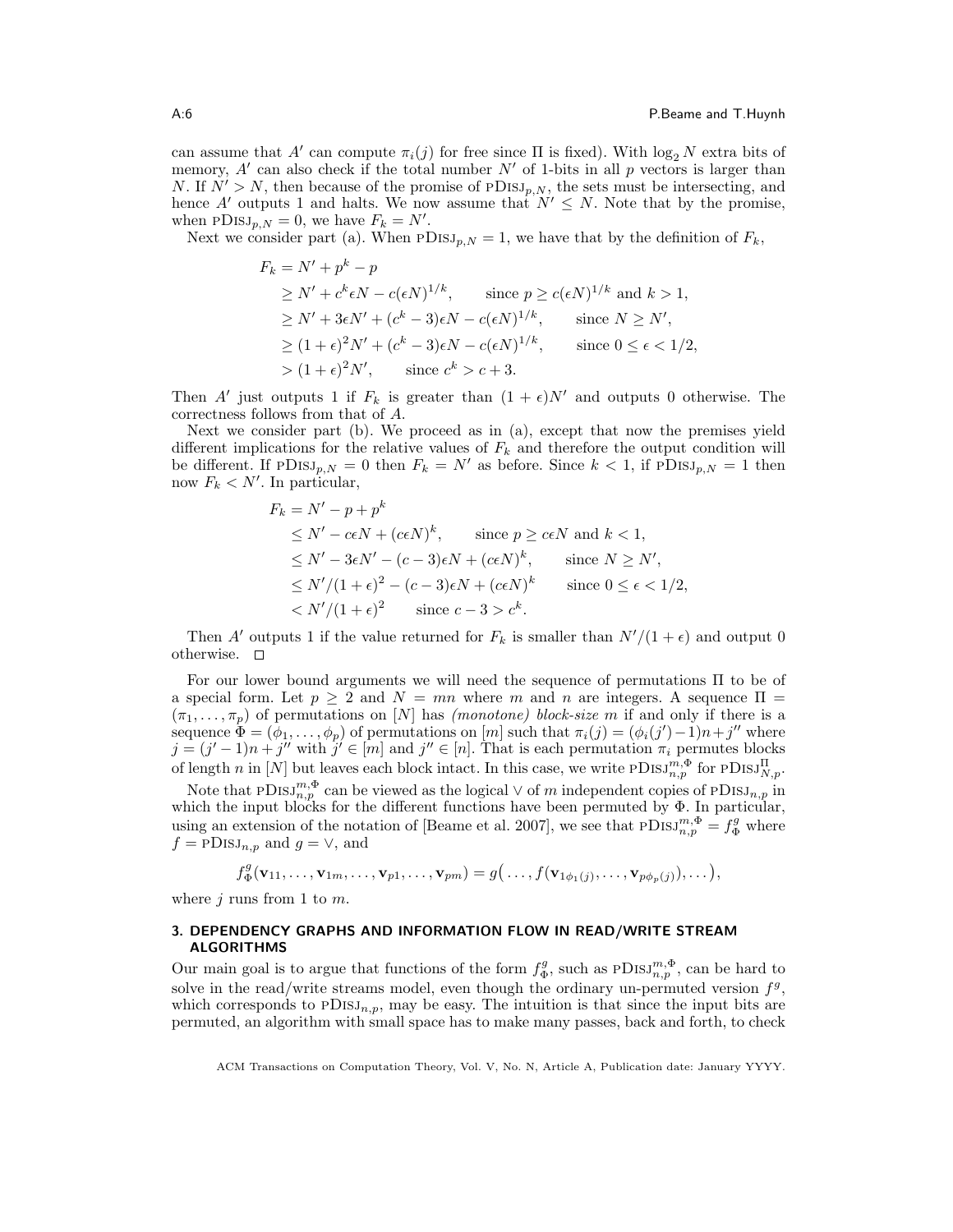corresponding bits in different input vectors. To this end, in this section we define and study an object called a dependency graph to capture the flow of information between the tapes in various stages of a deterministic read/write stream algorithm's execution. This notion simplifies the notion of skeletons used in previous work [Grohe and Schweikardt 2005; Grohe et al. 2006; 2009; Beame et al. 2007]; although much simpler, it suffices for our purposes. In this section, we only consider deterministic  $(r, s, t)$ -read/write stream algorithms.

Recall that the input is initially on the first tape, and that at any step, one of the  $t$  tape heads overwrites the contents of the current cell and moves either left or right, all of which depend only on the state of the algorithm and the contents of the t cells currently read by the heads.

Definition 3.1. Fix a deterministic read/write stream algorithm  $A$  that makes r reversals on input **v**. The dependency graph corresponding to **v**, denoted by  $\mathcal{G}(v)$ , has  $r + 2$  levels; level 0 corresponds to the beginning of the computation and level  $r + 1$  corresponds the end of the computation. Level  $\ell$  for  $1 \leq \ell \leq r$  encodes the dependency on the input of each of the t tapes immediately before the  $\ell$ -th reversal in the following manner: For  $0 \leq \ell \leq r + 1$ there is one node at level  $\ell$  of  $\mathcal{G}(v)$  for each tape cell that either contained a symbol of input **v** or was visited at some time during the computation on input **v** before the  $\ell$ -th reversal, or before the end of the computation for  $\ell = r + 1$ . The nodes at level  $\ell$  are ordered according to the positions of their corresponding cells on the tapes. Because of this we can view nodes of the dependency graph, interchangeably, as tape cells. There are directed edges  $u \to v$  to each node v at level  $\ell$  from each node u at level  $\ell-1$  that v depends on, as described below. (We will drop **v** from  $\mathcal{G}(\mathbf{v})$  if the input is fixed.)

The crucial observation made in [Grohe and Schweikardt 2005] about read/write stream algorithms is the following: When a symbol is written in a particular cell by the read/write stream algorithm between its  $(\ell - 1)$ -st and  $\ell$ -th reversal (i.e, at level  $\ell$  of  $\mathcal{G}(v)$ ), what is being written in that cell can only depend on the current state and the  $t$  symbols currently being scanned by the read/write heads. However, the values of these  $t$  symbols were determined before the  $(\ell - 1)$ -st reversal. This implies that any cell at level  $\ell$  depends either on t cells including itself in level  $\ell-1$  (when it is overwritten in level  $\ell$ ) or only on itself in level  $\ell - 1$  (when it is intact in level  $\ell$ ). The dependency graph thus consists of a layered directed graph of tape cells of in-degree either  $t$  or 1 representing the cell dependencies, where all the edges connect consecutive layers.

Next we define the notion of *input dependency*. The definition is motivated by the fact that the input to a function  $f_{\Phi}^g$  is partitioned into blocks.

Definition 3.2. For a fixed input **v** and some  $b \geq 1$ , let  $\mathbf{v} = (\mathbf{v}_1, \dots, \mathbf{v}_b)$  be the partition of **v** into b blocks of consecutive bits. For every cell/node c in  $\mathcal{G}(\mathbf{v})$ , define the *input depen*dency of c, denoted  $\mathcal{I}_b(c) \subseteq [b]$ , to be the set of input blocks that it depends on:  $i \in \mathcal{I}_b(c)$  if and only if there is a directed path from a cell in  $v_i$  at level 0 to c.

We note that the set  $\mathcal{I}_b(c)$  depends on how we partition **v**, which explains the subscript 'b' in the notation. Since in this paper we are only interested in those partitions into equallength blocks, this notation suffices; moreover, we will sometimes drop the subscript  $b'$  if it is clear from the context. Since the fan-in of every node in the graph is at most  $t$ , we immediately have that for every cell c in level  $\ell, |\mathcal{I}(c)| \leq t^{\ell}$ .

We will prove two key lemmas in this section, Lemma 3.4 and Lemma 3.8. The first lemma, Lemma 3.4, says that for most nodes/cells in  $\mathcal{G}(v)$ , if the node/cell depends on some input block, then so are adjacent cells. Before proving this lemma, we make the following basic observation. For any cell c, we write  $right(c)$  and  $left(c)$  for the cells immediately to its right and to its left, respectively, on the same tape.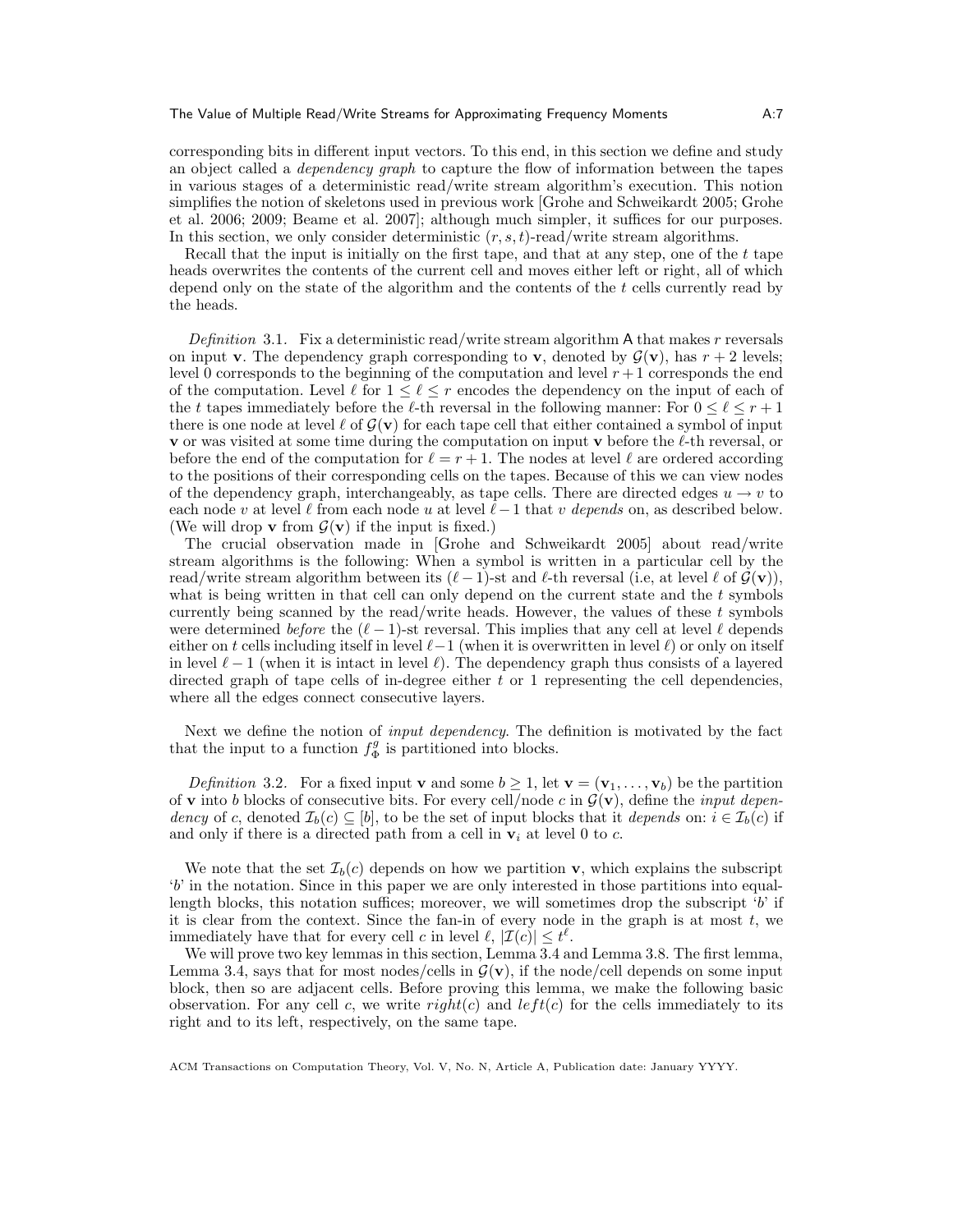PROPOSITION 3.3. Consider any fixed level  $0 < \ell \leq r + 1$  in G. Fix any cell c on the j-th tape at level  $\ell$ , and cell  $\tilde{c}$  on the j-th tape at level  $\ell - 1$ , for some j,  $j \in [t]$ , such that  $\tilde{c} \rightarrow c$  is in G. Assume that both cells c and right(c) are overwritten in the  $l$ -th pass, then the following holds:

- if the j-th and  $\tilde{j}$ -th heads are moving in the same direction in the  $\ell$ -th pass, then there is a unique cell c' on the  $\tilde{j}$ -th tape from  $\tilde{c}$  to the right such that  $c' \rightarrow right(c)$  is in  $\mathcal{G},$
- and if the j-th and  $\tilde{j}$ -th heads are moving in opposite direction in the  $\ell$ -th pass, then there is a unique cell c' on the  $\tilde{j}$ -th tape from  $\tilde{c}$  to the left such that  $c' \rightarrow right(c)$  is in  $\mathcal{G}$ .

Similarly by symmetry, the above statements are true if we simultaneously replace every "right" with "left" and every "left" with "right".

PROOF. We prove the first item, with the second item followed by symmetry. For the first item, there are 2 cases: (I) either both heads are moving from left to right, or (II) they are moving from right to left in the  $\ell$ -th pass.

Let us first consider case (I). Since  $\tilde{c} \to c$  is in G, when the cell c is overwritten, the head on the  $j$ -th tape is reading  $\tilde{c}$ . After c is overwritten, the j-th tape head moves to right(c). Since we assume that  $right(c)$  will be overwritten, the claim follows.

The claim for case (II) also follows by a similar observation.  $\Box$ 

LEMMA 3.4. Suppose that an input **v** is partitioned into b blocks:  $\mathbf{v} = (\mathbf{v}_1, \dots, \mathbf{v}_b)$ . Let C be the set of all cells on the j-th tape at any level  $\ell$  in  $\mathcal{G}(v)$ , for  $0 \leq \ell \leq r + 1$  and any  $j \in [t]$ . Fixing any  $i \in [b]$ , let  $S_{j,\ell} = \{c \in C \mid i \in \mathcal{I}(c) \text{ and } i \notin \mathcal{I}(right(c))\}$  and  $S'_{j,\ell} = \{c \in C \mid i \in \mathcal{I}(c) \text{ and } i \notin \mathcal{I}(left(c))\}. \text{ Then } |S_{j,\ell}| \text{ and } |S'_{j,\ell}| \text{ are both } \leq t^{\ell+1}.$ 

PROOF. We will bound the size for  $S_{j,\ell}$ , and the bound for  $S'_{j,\ell}$  will follow by symmetry.

The lemma holds for  $\ell = 0$  since the only cell at level 0 in  $S_{j,0}$  is at the right boundary of  $\mathbf{v}_i$ . Thus  $|S_{j,0}| = 1$ . Furthermore, if there is only 1 tape  $(j = t = 1)$ , then it is immediate that this is also the only cell at any level  $\ell > 0$  in  $S_{1,\ell}$ . Thus  $|S_{1,\ell}| = 1$  for any  $\ell \geq 0$  if  $t = 1$ . Thus in the following, it suffices to prove the lemma for  $t > 1$  and  $\ell > 0$ . We will show that  $|S_{j,\ell}| \leq t^{\ell} + t^{\ell-1} + \ldots + 1$  and thus is  $.$ 

Proceding by induction on  $\ell$ , consider any fixed  $\ell > 0$ . Recall that at level  $\ell$ , a cell in  $\mathcal{G}(v)$  gets its input dependency from at most t cells on different tapes at level  $\ell - 1$  that it depends on. To bound  $|S_{j,\ell}|$ , we partition  $S_{j,\ell} = U \cup V \cup W$ , where U consists of cells  $c \in S_{j,\ell}$ that are not overwritten in the  $\ell$ -th pass, V consists of cells  $c \in S_{j,\ell}$  that are overwritten but right(c) is not overwritten in the  $\ell$ -th pass, and W consists of cells  $c \in S_{i,\ell}$  such that both c and  $right(c)$  are overwritten in the  $\ell$ -th pass.

We observe that  $|V| \leq 1$  since the only cell in V is the rightmost cell on tape j that is overwritten in the  $\ell$ -th pass. We also observe that any  $c \in U$  also appears in  $S_{i,\ell-1}$  (at level  $\ell - 1$ ). This follows since if  $c \in U$ , then the same cell c at level  $\ell - 1$  also depends on the input block i, whereas the cell  $right(c)$  at level  $\ell - 1$  does not depend on this input block (since right(c) at level  $\ell$  does not). Thus  $c \in S_{i,\ell-1}$ .

Next we bound |W|. Consider any  $c \in W$ . Since c is overwritten, there must be some cell  $\tilde{c}$ from level  $\ell-1$  on an  $\tilde{j}$ -th tape such that  $\tilde{c} \to c$  is in  $\mathcal{G}$ , and  $i \in \mathcal{I}(\tilde{c})$ . By Proposition 3.3, since  $right(c)$  is also overwritten, there is a unique cell c' on the  $\tilde{j}$ -th tape such that  $c' \rightarrow right(c)$ is in  $G$ . Furthermore, c' must be from  $\tilde{c}$  to the right or to the left, depending only on the relative movements of the j-th and j-th heads. Without loss of generality, assume the two heads move in the same direction. Since  $i \notin \mathcal{I}(right(c))$ , we have  $i \notin \mathcal{I}(c')$ . Thus, there must be a cell c'' between  $\tilde{c}$  and c' (also on level  $\ell - 1$ ) such that  $i \in \mathcal{I}(c'')$  but  $i \notin \mathcal{I}(right(c''))$ . In other words,  $c'' \in S_{\tilde{j},\ell-1}$ . We say that  $c''$  contributes to  $c \in W$ .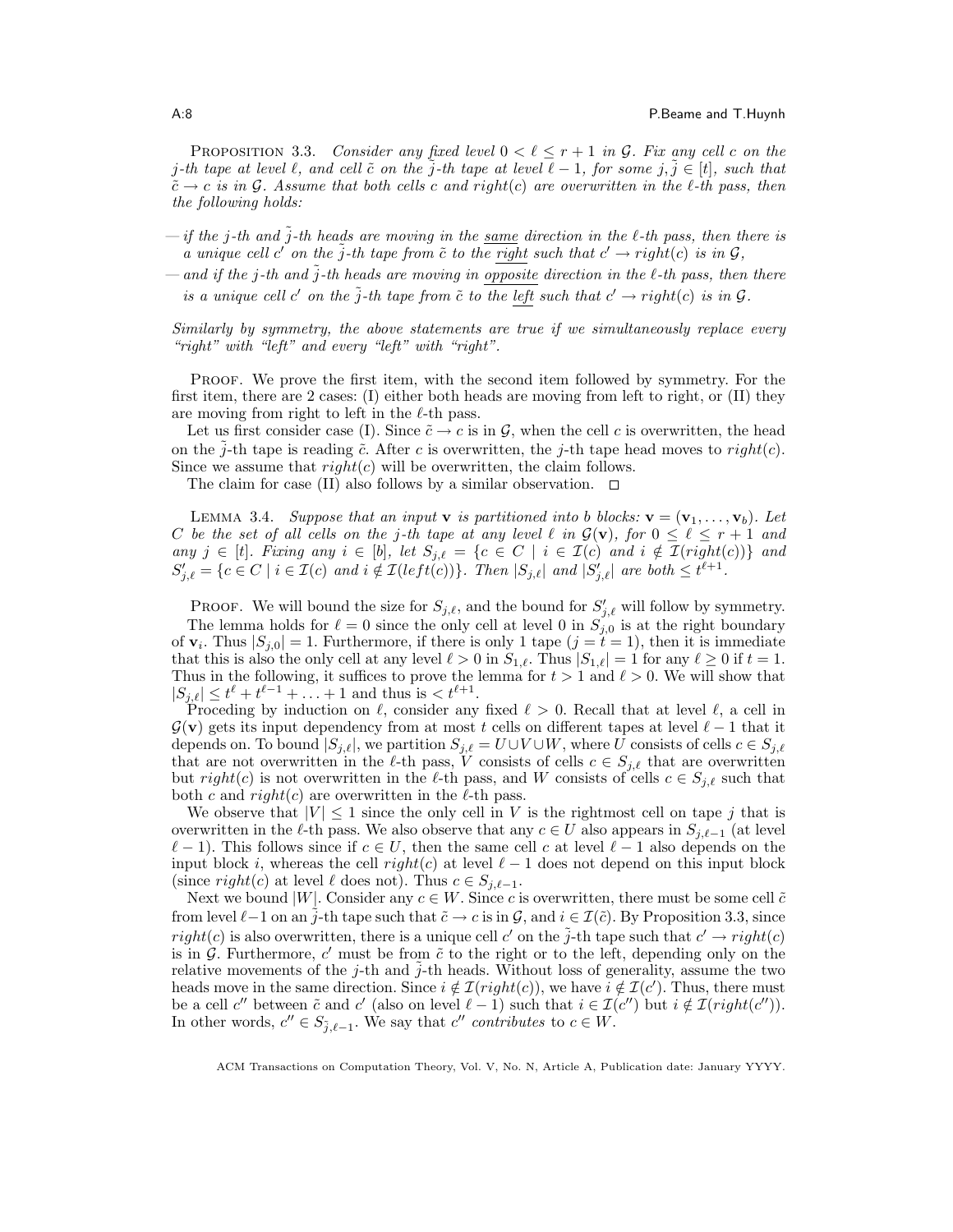Note that in any fixed level  $\ell > 0$ , no head reverses its direction. Thus, any such cell  $c''$ from level  $\ell - 1$  contributes to at most one cell  $c \in W$ . Summing over all t tapes at level  $\ell - 1$ , we have that  $|W| \leq |S_{1,\ell-1}| + \ldots + |S_{t,\ell-1}|$ .

Thus  $|U \cup V \cup W|$  ≤  $|S_{j,\ell-1}|$  + 1 +  $|S_{1,\ell-1}|$  + . . . +  $|S_{t,\ell-1}|$ . However, with only one head on each tape, a cell  $c''$  on the same tape  $\tilde{j} = j$  can only contribute to the same cell  $c = c'' \in W$ , and thus, any cell in  $S_{i,\ell-1}$  (at level  $\ell-1$ ) which is also in U (at level  $\ell$ ) cannot contribute to any cell in  $W$ . Thus we have

$$
|S_{j,\ell}| = |U \cup V \cup W|
$$
  
\n
$$
\leq 1 + |S_{1,\ell-1}| + \dots + |S_{t,\ell-1}|,
$$
  
\n
$$
\leq 1 + t(t^{\ell-1} + t^{\ell-2} + \dots + 1)
$$
  
\n
$$
\leq t^{\ell} + t^{\ell-1} + \dots + 1,
$$

then by induction,

which completes the proof.  $\square$ 

Before going to the second key lemma, Lemma 3.8, we define some more notation and make a few more observations. For a set T, we write  $S_T$  to denote the set of strings of length |T| that are permutations of T. A string s of length |s| is said to be the *interleaving* of another set of strings  $\{s_1, \ldots, s_t\}$  if there is a partition of  $\{1, \ldots, |s|\}$  into t subsets  $\{Q_1, \ldots, Q_t\}$ such that for every  $1 \leq i \leq t$ ,  $s_{|Q_i} = s_i$ , where  $s_{|Q_i}$  denotes the string obtained from s projected on coordinates in  $Q_i$  only, and for every  $j \in Q_i$ , we say that the string  $s_i$  takes the j-th entry of s.

Consider any fixed dependency graph  $\mathcal{G}(v)$  on an input  $v = v_1 \cdots v_b$ . For any fixed level  $\ell$  in  $\mathcal{G}(v)$  and any fixed tape, consider the sequence of nodes in  $\mathcal{G}(v)$  of all the cells on the tape, in left to right order. An *input dependency string*  $C$  of this tape at this level is any string in  $\mathcal{S}_{\mathcal{I}(c_1)} \cdots \mathcal{S}_{\mathcal{I}(c_L)} \subset [b]^*$  where the cells of the tape are  $c_1, \ldots, c_L$ , in left to right order. Thus  $C$  can be partitioned into L disjoint substrings, each of which corresponds to a string in  $\mathcal{S}_{\mathcal{I}(c_i)}$  for some  $i \in [L]$ , and is called a *cell portion* of C associated with the cell  $c_i$ .

PROPOSITION 3.5. Let  $C \in [b]^*$  be an input dependency string of any one tape at any level  $\ell$  in  $\mathcal{G}(\mathbf{v}_1 \cdots \mathbf{v}_b)$ . Then C can be written as the interleaving of at most  $t^{\ell}$  monotone sequences so that every such sequence s takes at most one entry in every cell portion of C.

PROOF. The general idea is taken from [Grohe et al. 2006; 2009]. We proceed by induction on  $\ell$ . We will prove a somewhat stronger inductive claim, namely that the property above also holds for more general strings, namely those strings  $C$  in  $\bigcup_{a_i \geq 1}^{\infty} S^a_{\mathcal{I}(c_1)} \cdots S^a_{\mathcal{I}(c_L)}$ , which we call the set of *extended dependency sequences* for a tape with cells  $c_1, \ldots, c_L$ . Note that each of these strings can be partitioned into  $\sum_{i=1}^{L} a_i$  cell portions, each of which corresponds to a string in  $\mathcal{S}_{\mathcal{I}(c_i)}$  for some  $i \in [L]$ .

For  $\ell = 0$ , the only non-empty tape is the input tape and C itself is a monotone sequence  $1 \cdots 12 \cdots 2 \cdots b \cdots b$  of  $|v|$  entries (where "1" occurs  $|v_1|$  times, "2" occurs  $|v_2|$  times, and so on). Obviously, every nonempty cell c has  $|\mathcal{I}(c)| = 1$ . Thus the claim is true for  $\ell = 0$ .

For the induction step, suppose that the tape we are considering is the  $j$ -th tape, where  $j \in [t]$ . At level  $\ell$ , the j-th tape head visits some consecutive cells in the j-th tape and the remaining cells are kept intact. Thus, C can be written as  $C = C'DC''$ , where C' and C'' correspond to those cells that are intact from level  $\ell - 1$  and D corresponds to those cells that are visited. For each of those former cells, its input dependency is unchanged from level  $\ell - 1$ , and for each of those latter cells, its input dependency is the union of those of the t cells from level  $\ell - 1$  that it depends on. Thus D can be written as the interleaving of t sequences  $D_1, \ldots, D_t$ , where sequence  $D_i$  for  $i \in [t]$  denotes a substring of an extended input dependency of tape i from level  $\ell - 1$ , or the reverse of it, depending only on whether the j-th and the i-th heads are moving in the same or opposite direction.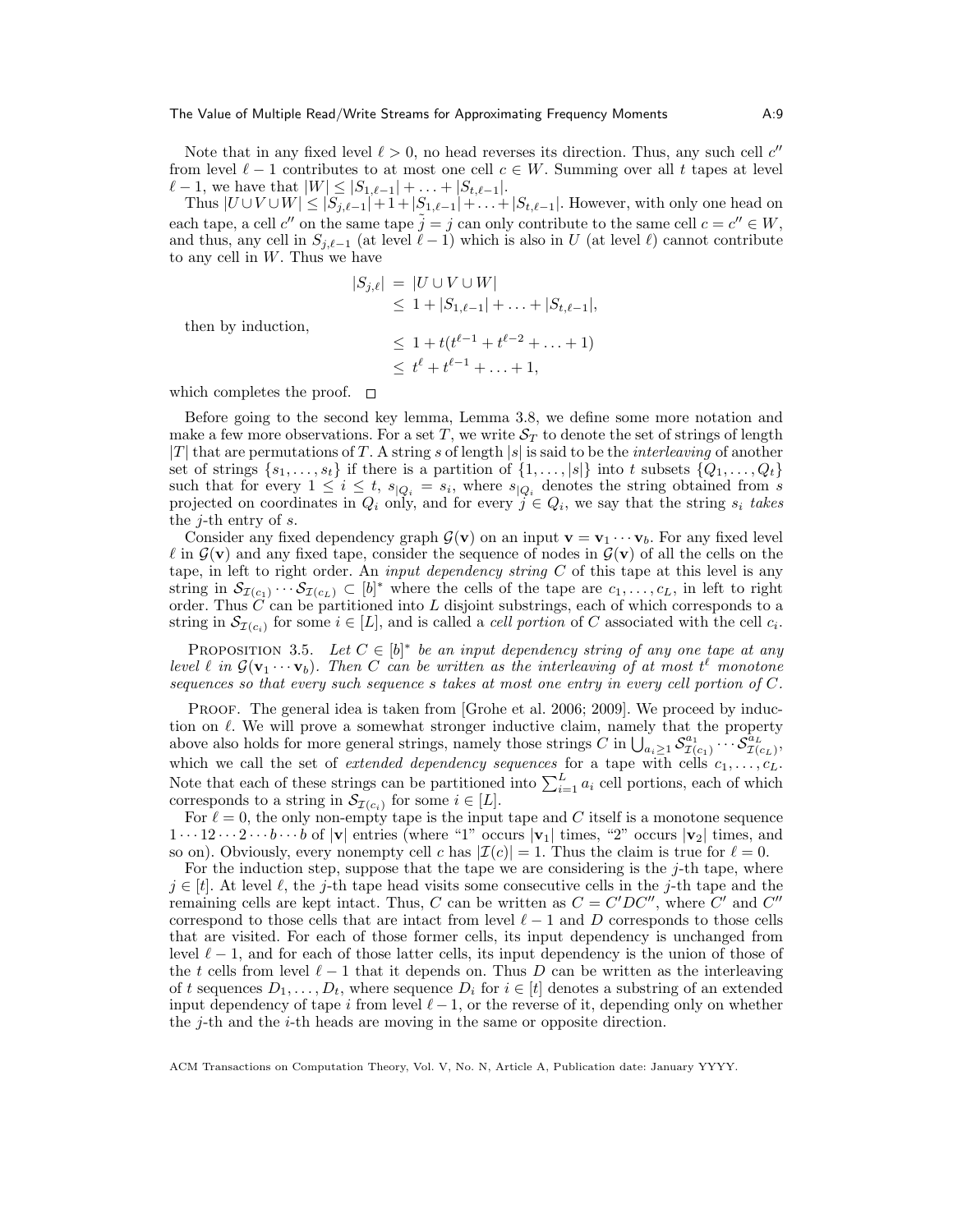Note that  $C'D_jC''$  is an extended input dependency string of tape j at level  $\ell - 1$ . By induction, each of  $D_1, \ldots, D_t$  and  $C'D_jC''$  can be written as the interleaving of at most  $t^{\ell-1}$  monotone sequences each of which takes at most 1 entry from every cell portion. Hence C can be written as the interleaving of at most  $t^{\ell}$  monotone sequences satisfying the same requirement.  $\square$ 

PROPOSITION 3.6. Suppose that an input **v** is partitioned into b blocks **v** =  $(\mathbf{v}_1, \dots, \mathbf{v}_b)$ for some  $b \geq 1$ . For any cell c at any level in  $\mathcal{G}(v)$ , let

$$
H(c) = \{ \{i, j\} \mid 1 \le i \ne j \le b \text{ and } i, j \in \mathcal{I}(c) \}.
$$

Then  $| \bigcup_{c \in \mathcal{G}(\mathbf{v})} H(c) | < t^{3r+4}b$ .

**PROOF.** Note that for any two input blocks  $\mathbf{v}_i$  and  $\mathbf{v}_j$ , if a cell c depends on both blocks at any level  $\ell \leq r$ , then the same cell also depends on the two blocks at level  $r + 1$ . Thus, it suffices to bound the union of all cells at the last level.

Fix any tape  $j \in [t]$ . Let C be an input dependency string of tape j at level  $r + 1$ . From Proposition 3.5, C can be decomposed into a set S of  $t^{r+1}$  interleaved monotone sequences with the requirement of cell portions as stated. For any cell c on this tape, let  $d(c)$  be the right boundary of the cell portion of c in C. For any sequence  $s \in S$  and for some  $i \in [b]$ , we say that c stands at the i-th stage in s if the rightmost entry on the left of  $d(c)$  that s takes in  $C$  has value  $i$ . Note that  $s$  is monotone.

Define a matrix  $T$  whose  $t^{r+1}$  rows are indexed by the sequences in S and whose columns are indexed by the cells in tape j as follows:  $\mathcal T$  has a number of columns equal to the number of cells with nonempty input dependency, where the columns are placed in the same leftto-right order as their corresponding cells. Each entry in  $\mathcal T$  records the stage at which its corresponding cell stands in its corresponding sequence. For each column c corresponding to a cell c, let

$$
H'(\mathbf{c}) = \{ \{ \mathcal{T}_{s,\mathbf{c}}, \ \mathcal{T}_{s',\mathbf{c}} \} \mid s \neq s' \text{ and } \mathcal{T}_{s,\mathbf{c}} \neq \mathcal{T}_{s',\mathbf{c}} \}.
$$

Firstly, we observe that  $H(c) \subset H'(\mathbf{c})$ . To see this, consider some  $\{i, j\} \in H(c)$ . Then  $i \neq j \in [b]$  and  $i, j \in \mathcal{I}(c)$ . Therefore i and j both appears in the cell portion of c in C. Then clearly there must be some  $s \in S$  that takes i and some  $s' \in S$  that takes j. Because of the property guaranteed by Proposition 3.5,  $s \neq s'$ . Thus, c stands at stage i in s and at stage j in s'. It follows that  $\{i, j\} \in H'(\mathbf{c})$ .

We also immediately get  $|\tilde{H}'(\mathbf{c})| < (t^{r+1})^2 = t^{2r+2}$ .

For any two adjacent columns **c** and **c**<sup> $\prime$ </sup> corresponding to two adjacent cells c and c<sup> $\prime$ </sup>, respectively, if  $H'(\mathbf{c}) \neq H'(\mathbf{c}')$ , then there must be a sequence  $s \in S$  such that c and c' stand at different stages in s. Since s is monotone, this happens at most  $b$  times for any single s. Since there are at most  $t^{r+1}$  sequences, there are at most  $bt^{r+1}$  different  $H'(\mathbf{c})$ over all columns. Thus  $|\bigcup_{c\in\mathcal{G}(\mathbf{v})}H(c)|\leq t\cdot t^{2r+2}\cdot bt^{r+1}=bt^{3r+4}$ , where the first factor "t" accounts for t different tapes.

The next lemma specifically concerns functions of the form  $f_{\Phi}^g$  such as  $PDISJ_{n,p}^{m,\Phi}$ . For such a function, we define the following notation for the set of input coordinates for an  $f$ fed into g.

Definition 3.7. Given  $\phi_1, \ldots, \phi_p$  permutations on  $[m]$ , and  $i \in [m]$ , define

$$
J_i = \{ (1, \phi_1(i)), (2, \phi_2(i)), \dots, (p, \phi_p(i)) \}.
$$

Recall that  $r$  is the number of reversals in the algorithm. The following lemma intuitively says that for functions like  $f_{\Phi}^g$ , if r is small, then there are many copies of f in  $f_{\Phi}^g$  for which the algorithm cannot compare two input bits of  $f$  directly, as it does to solve the un-permuted promise set-disjointness problem, as noted in Section 2. A similar observation for the special case  $p = 2$  was made in [Grohe et al. 2006; 2009].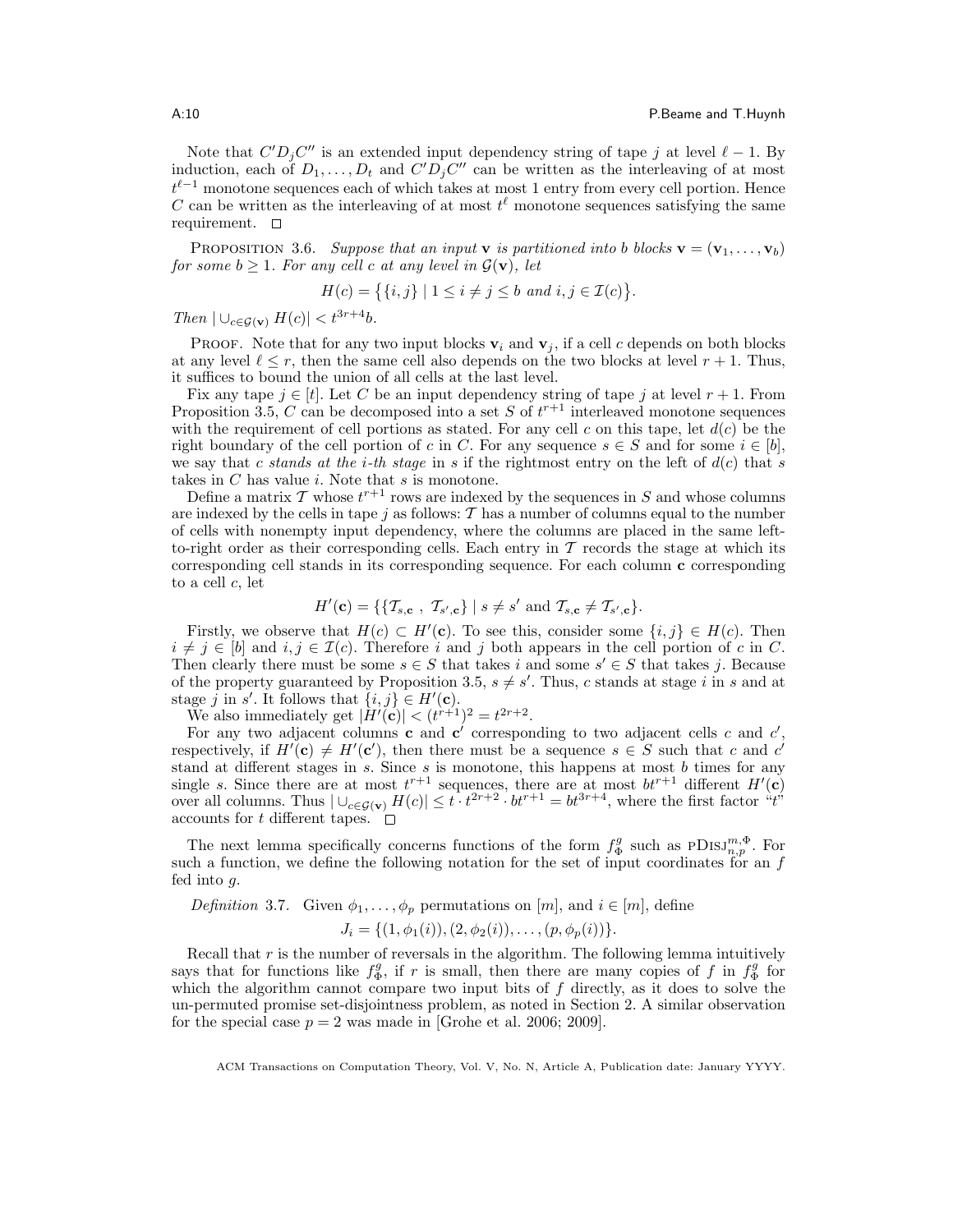LEMMA 3.8. Suppose that an input **v** is partitioned into  $b = p \cdot m$  blocks: **v** =  $(v_{1,1},..., v_{p,m})$ . For any sequence of permutations  $\phi_1, \phi_2,..., \phi_p$  on [m], there exists a set  $I \subset [m]$  with

$$
|I| \ge m - p \cdot t^{5r + 8} \text{relsorted}(\phi_1, \dots, \phi_p)
$$

such that for every  $i \in I$ , there is no cell c in  $\mathcal{G}(v)$  such that  $|J_i \cap \mathcal{I}(c)| > 1$ , where  $J_i$  is defined in Definition 3.7.

PROOF. This is a generalization of an argument in [Grohe et al. 2006; 2009] which gave a proof for the special case  $p = 2$ . As in the previous proposition, it suffices to prove the claim for level  $r + 1$ . Let  $Q = \{i \in [m] \mid \exists c : |J_i \cap \mathcal{I}(c)| > 1\}$ . Then  $I = [m] \setminus Q$ . Thus, we need to prove that  $|Q| \leq p \cdot t^{5r+8}$ relsorted $(\{\phi_1, \ldots, \phi_p\})$ .

We fix any partition of Q into disjoint subsets  $Q = \bigcup_{1 \leq p_1 < p_2 \leq p} Q_{p_1, p_2}$  such that

$$
Q_{p_1,p_2} \subseteq \{ i \in Q \mid \exists c : (p_1,\phi_{p_1}(i)), (p_2,\phi_{p_2}(i)) \in \mathcal{I}(c) \}
$$

for any  $1 \leq p_1 < p_2 \leq p$ . Applying Proposition 3.6 (with  $b = p$ ), there are at most  $pt^{3r+4}$  nonempty  $Q_{p_1,p_2}$ . Therefore there must be some  $p_1 < p_2 \in [p]$  such that  $|Q_{p_1,p_2}| \ge$  $|Q|/(t^{3r+4}p)$ . Fix these  $p_1$  and  $p_2$ . We will next show that

$$
\mathsf{relsorted}(\{\phi_1,\ldots,\phi_p\}) \geq \mathsf{sortedness}(\phi_{p_1},\phi_{p_2}) \geq |Q_{p_1,p_2}|/t^{2r+4}
$$

which gives the claim.

We proceed to prove the last inequality; so, we focus on the two big chunks of input,  $\mathbf{v}_{p_1,1},\ldots,\mathbf{v}_{p_1,m}$  and  $\mathbf{v}_{p_2,1},\ldots,\mathbf{v}_{p_2,m}$ , and argue that sortedness $(\phi_{p_1},\phi_{p_2})$  must be large if there are many *i*'s (those in  $Q_{p_1,p_2}$ ) for which the algorithm can simultaneously examine both  $\mathbf{v}_{p_1,\phi_{p_1}(i)}$  and  $\mathbf{v}_{p_2,\phi_{p_2}(i)}$ .

Let  $Q_{p_1,p_2} = \{i_1,\ldots,i_q\}$ . Let  $C \in \{(1,1),\ldots,(p,m)\}^*$  be the string obtained by concatenating the input dependency of all t tapes (at level  $r + 1$ ), so that for any cell c, if  $\mathcal{I}(c)$ contains both  $(p_1, \phi_{p_1}(i))$  and  $(p_2, \phi_{p_2}(i))$  for some  $i \in Q_{p_1, p_2}$ , then both of them are placed consecutively in C and in this order. Then there exists a permutation  $\pi$  on [q] so that the following sequence

$$
L = (p_1, \phi_{p_1}(i_{\pi(1)})), (p_2, \phi_{p_2}(i_{\pi(1)})), \dots, (p_1, \phi_{p_1}(i_{\pi(q)})), (p_2, \phi_{p_2}(i_{\pi(q)}))
$$

is a subsequence of C. Without loss of generality, for convenience of notation, assume that  $\pi$  is the identity permutation.

By Proposition 3.5, C, and hence L, can be decomposed into a set S of at most  $t \cdot t^{r+1} =$  $t^{r+2}$  monotone sequences. Thus there is some monotone sequence  $s \in S$  such that s contains at least  $q/|S| \ge q/t^{r+2}$  entries of the form  $(p_1,*)$  in L. In other words, there exists a set  $Q_1 \subset \{1, \ldots, q\}$  of size at least  $q/t^{r+2}$  such that for every  $j_1 < j_2 \in Q_1$ , either

(†)  $\phi_{p_1}(i_{j_1}) < \phi_{p_1}(i_{j_2})$  or  $\phi_{p_1}(i_{j_1}) > \phi_{p_1}(i_{j_2}),$ 

depending only on whether  $s$  is increasing or decreasing, respectively. Let the indices in  $Q_1$ be  $j_1 < \ldots < j_{q_1}$ . Consider the following subsequence of L,

$$
L' = (p_2, \phi_{p_2}(i_{j_1})), \ldots, (p_2, \phi_{p_2}(i_{j_{q_1}})).
$$

As before, there must be at least one *monotone* sequence  $s' \in S$  such that there are at least  $q_1/|S| = q_1/t^{r+2}$  such entries in s'. In other words, there exists a set  $Q_2 \subseteq Q_1$  of size at least  $q_1/t^{r+2} \ge q/t^{2r+4}$  such that for every  $l_1 < l_2 \in Q_2$ , either  $\phi_{p_2}(i_{l_1}) < \phi_{p_2}(i_{l_2})$  or  $\phi_{p_2}(i_1) > \phi_{p_2}(i_2)$ , depending only on whether s' is increasing or decreasing, respectively. This fact together with (†) above gives us sortedness $(\phi_{p_1}, \phi_{p_2}) \ge q/t^{2r+4}$ , as required.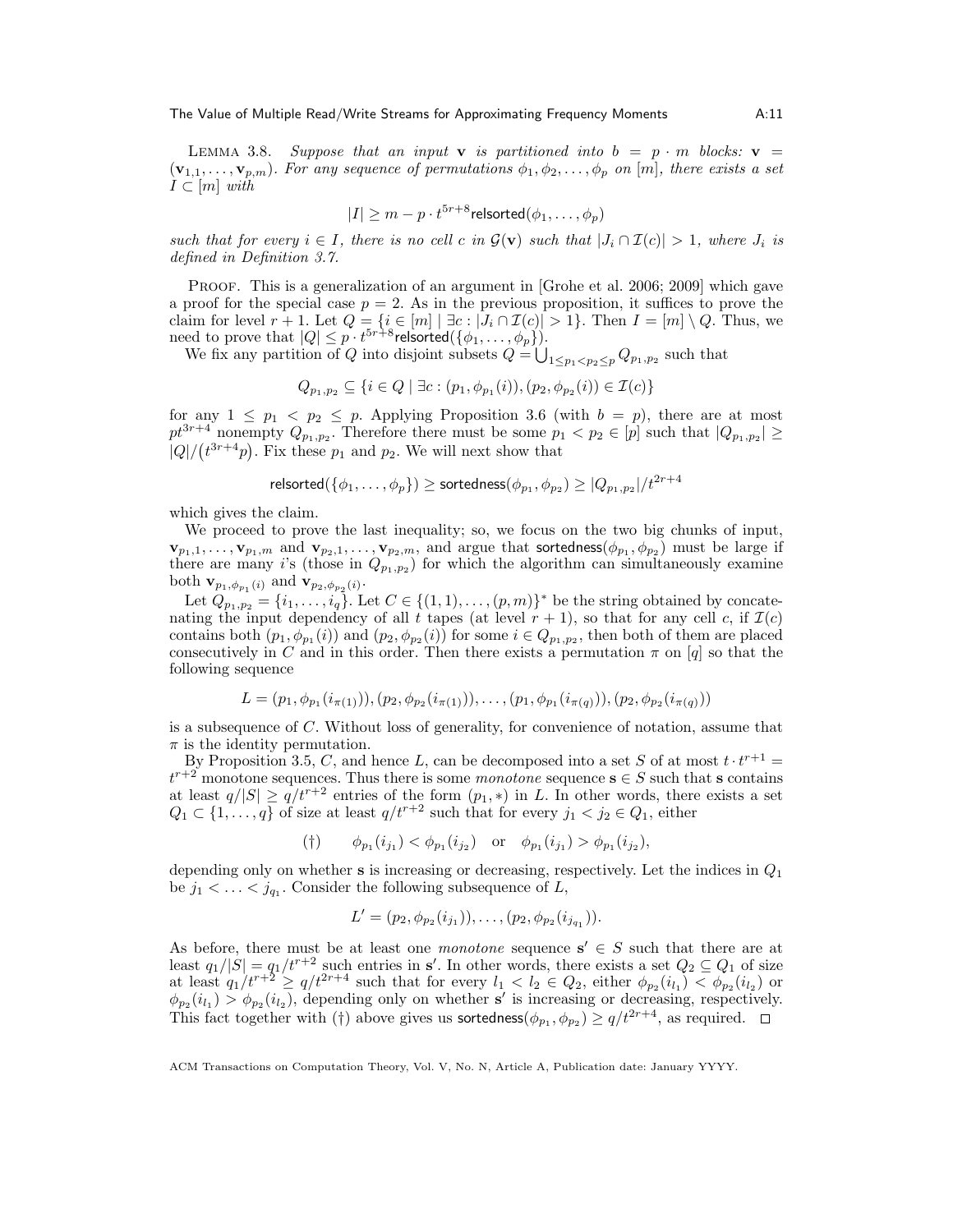# 4. SIMULATION OF READ/WRITE STREAM ALGORITHMS BY COMMUNICATION PROTOCOLS

In this section we apply the properties of dependency graphs and information flow in read/write stream algorithms in Section 3 to obtain a simulation of read/write stream algorithms for functions of the form  $f_{\Phi}^g$  by communication protocols.

We will show that any given algorithm solving  $f_{\Phi}^g$  can be reduced to a communication protocol solving the following  $p$ -party NIH communication game: (1) the  $p$  players are to compute  $f_{\Phi}^g$  which contains m instances of f on distinct inputs, (2) except for some *i*-th instance of f, all of them already know the input to all the other f's, and (3) the p input blocks to the *i*-th instance of f are distributed to the  $p$  players. We will formally define this game shortly in Theorem 4.2. The key observation for this reduction is Lemma 3.8. Recall that this lemma intuitively says that for functions of the form  $f_{\Phi}^g$  for "random"  $\Phi$ , if the number of passes in an algorithm is small, then for most instances of f in  $f_{\Phi}^g$ , those corresponding to the set  $I$  in Lemma 3.8, the contents written on any tape at any time in the algorithm depends only on the state (memory) of the algorithm and on at most 1 out of p input blocks to the instance of f. Thus, if the *i*-th instance of f in the above communication game is in I, the players can intuitively simulate the given algorithm for  $f_{\Phi}^g$ by communicating the state of the algorithm to each other as necessary. If the algorithm uses small space and small number of passes, the communication cost is small.

We next define the construction of the input of  $f_{\Phi}^g$  in the above communication game. In the following definition, it will be helpful to think of  $\mathcal Y$  as the input blocks of the *i*-th instance of  $f$  that will be distributed to the players in the above communication game.

Definition 4.1. Fix  $p \geq 2, m \geq 1, i \in [m]$ , and  $\Phi = (\phi_1, \ldots, \phi_p)$  to be a sequence of permutations on  $[m]$ . Let  $J_i$  be defined as in Definition 3.7. Let X be an input domain and  $\mathcal{Y} = (Y_1, \ldots, Y_p)$  be an input in  $X^p$ . For each  $\rho \in X^{p \times (m-1)}$ , we define  $\mathbf{v} = \mathbf{v}(\mathcal{Y}, i, \rho, \Phi) =$  $(v_{1,1},...,v_{p,m}) \in X^{pm}$  such that  $v_{j,\phi_j(i)} = Y_j$  for every  $j \in [p]$ , and  $v_{|\{(1,1),...,(p,m)\}-J_i)} =$  $\rho$ .

The input **v** for  $f_{\Phi}^g$  is constructed by using  $\mathcal Y$  as an input for the *i*-th instance of f and using  $\rho$  as input for all other instances. The following is the main theorem of this section.

THEOREM 4.2. For every integer  $t > 0$  there is a constant  $c > 0$  such that the following holds. Let  $p \geq 2, m \geq 1, i \in [m], \Phi = (\phi_1, \ldots, \phi_p)$  be any sequence of p permutations on [m], X be any input domain with  $n = \lceil \log_2(X) \rceil$ , and  $\rho \in X^{p \times (m-1)}$ . Also let A be any deterministic  $(r, s, t)$ -read/write stream algorithm on  $X^{p \times m}$  (which computes some function  $f_{\Phi}^g$ ). Then there is a p-party NIH protocol  $P_{i,\rho,\Phi}$ , in which all players know i,  $\rho$ , and  $\Phi$ , with the following properties: on every input  $\mathcal{Y} = (Y_1, \ldots, Y_p) \in X^p$  where each player j receives  $Y_i$ ,

- $(a) |P_{i,\rho,\Phi}| \leq ct^r s r^2 p \log_2(pmn),$
- (b) if the protocol  $P_{i,\rho,\Phi}$  does not "fail" on Y, then  $P_{i,\rho,\Phi}(\mathcal{Y}) = A(\mathbf{v})$ , where  $\mathbf{v} = \mathbf{v}(\mathcal{Y},i,\rho,\Phi)$ is defined as in Definition 4.1,
- (c) but the protocol may "fail" on  $\mathcal{Y}$ , i.e.,  $P_{i,\rho,\Phi}(\mathcal{Y}) =$  "fail", however, this happens only if  $i \notin I_{\mathbf{v}},$  where  $I_{\mathbf{v}} \subseteq [m]$  is the set as guaranteed by Lemma 3.8.

**PROOF.** We describe the protocol first and then analyze it. Let  $\mathcal{G}(v)$  be the dependency graph on input  $\mathbf{v} = \mathbf{v}(\mathcal{Y}, i, \rho, \Phi)$ .

After constructing  $\bf{v}$ , each player executes A on  $\bf{v}$ . Note that all players know all of  $\bf{v}$ except the p blocks holding  $Y_1, \ldots, Y_p$ , each of which is known to exactly one player. Since no player knows the whole input, in order to correctly simulate A, they need to communicate during the simulation. Along the way, each player gradually constructs and keeps a copy of  $\mathcal{G}(v)$ . Each keeps track of the level (the pass) in  $\mathcal{G}(v)$  that A is currently working on and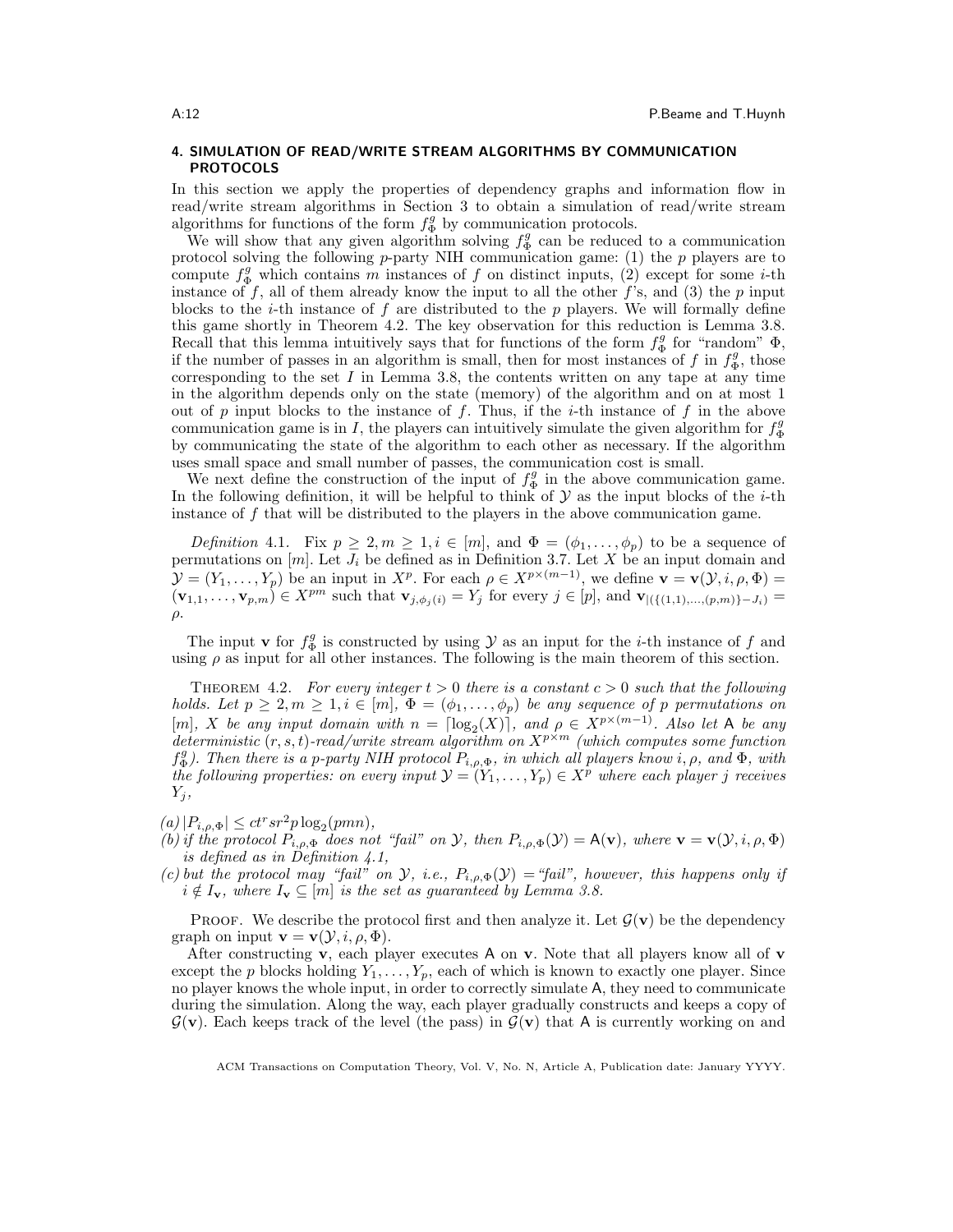the machine state of A. Specifically, for every tape cell at every level in  $\mathcal{G}(v)$  written by A, the players record whether (1) the contents of the cell can be computed by everyone, or (2) the contents of the cell can only be computed by a specific player.

The cells of type (1) are those cells c such that  $(j, \phi_i(i)) \notin \mathcal{I}(c)$  for every  $j \in [p]$ . For each of these cells, each of the players records: the machine state immediately before overwriting the cell, and the (at most  $t$ ) cells of the previous level on which this cell depends. Note that those cells that a type- $(1)$  cell depends on are also type- $(1)$  cells. It is clear that by recursion, every player can compute the contents of each of these cells as needed.

The cells of type (2) are those that depend on some input held by a particular player. Consider a cell c such that  $(j, \phi_i(i)) \in \mathcal{I}(c)$  for some  $j \in [p]$ . Each player records that this cell depends on player j. We will show later what information player j needs to record so that she can compute the contents of c herself.

Note that there is another type of cell, whose content depends on the inputs from more than one player. As soon as the simulation comes to such a cell, it will stop and the protocol will output "fail". We will explain more about this point later.

The simulation proceeds as follows. Each player executes A step by step. At every new step in which all the  $t$  tape heads are to read cells of type  $(1)$  only, every player can compute the contents of the t cells without any communication. Since each of them holds the current machine state, they can compute which one of the t tapes is written and the moves and the contents of the write. Each of them thus records, for the overwritten cell, that it is of type (1) as well as the tape heads and the machine state. To end this step, each of the players also has the new machine state.

The more interesting case is when at a new step, at least one of the tape heads is to read a cell of type (2) and all currently scanned type-(2) cells depend on a single player j. All players will then wait for player  $j$  to communicate. Player  $j$  will proceed as follows. As long as at least one of the tape heads still reads a cell depending on her and the algorithm does not make any direction reversal, she proceeds with the simulation, and clearly has sufficient information to do so. Along the way, for every cell she overwrites, she records the machine state and all the tape head positions for that cell, so that she can compute the cell later when needed. This process stops when the algorithm comes to a new step in which either all the tape heads are to read a cell of type (1), or at least one of the tape heads depends on another player, or one of the tape heads reverses its direction. When this process stops, player j broadcasts: (a) all t updated tape head positions and directions, and (b) the new machine state. Since there has been no reversal, all other players know precisely which cells were visited by player  $j$  and they mark all those overwritten cells, which are all of the same level in  $\mathcal{G}(v)$ , as being of type (2) and depending on j. Therefore, all players now have sufficient information to proceed.

The last case is when at a new step, at least two of the tape heads are to read cells of type (2) and these two cells depend on two different players. In this case, all players stop the simulation and output "fail". By Lemma 3.8, if  $i \in I_{v}$ , this case will never happen, so part (c) is proved.

When A terminates, the protocol will output exactly as A does, and so part (b) is proved.

It remains to compute the communication cost. To do so, we need to bound the cost of each communication and the number of times a communication occurs. We need the following easy proposition due to Grohe and Schweikardt [2005]; we give a proof at the end of this section for completeness.

Proposition 4.3. ([Grohe and Schweikardt 2005; Grohe et al. 2009]) The total number of tape cells reached in a  $(r, s, t)$ -read/write stream algorithm A is at most  $2^{(r+1)(s+1)}M$ , where M is the input length.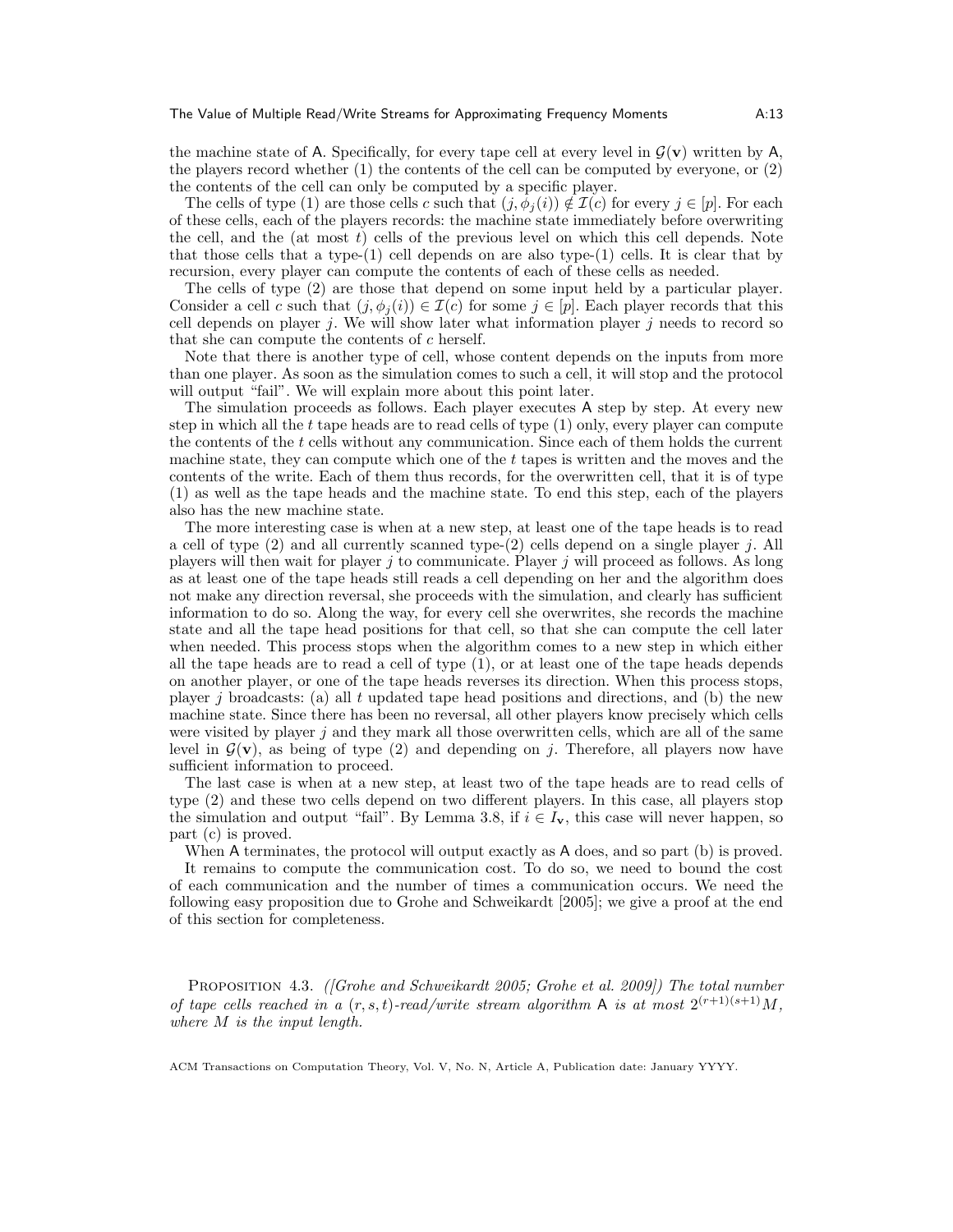Given Proposition 4.3, the cost of one communication is  $t \log_2(2^{(r+1)(s+1)} pmn) + s \leq$  $\Delta(rs + \log_2{pmn})$ , for some constant  $\Delta = \Delta(t) > 0$ . When one player communicates, one of the tape heads has either just reversed or just moved from a cell depending on her to another cell that does not. The former means that the algorithm comes to the next level, which happens at most  $r + 1$  times. By Lemma 3.4 (with  $b = p$ ), the latter occurs at most  $t^{r+2} + t^{r+1} + \ldots + 1$  times for a single tape and single player. Summing over all tapes and all p players, this occurs at most  $pt^{\tilde{r}+4}$  times in total. Thus, the total communication is

$$
\Delta(rs + \log_2 pmn)(r + 1 + pt^{r+4}) \le ct^r s r^2 p \log_2 (pmn)
$$

for some constant  $c = c(t) > 0$ , which proves part (a) and completes the proof of the theorem.  $\square$ 

It remains to prove Proposition 4.3.

PROOF OF PROPOSITION 4.3. We upper bound the number of cells reached by the number of non-blank cells left by A. The initial number of non-blank cells is clearly M. It suffices to prove that after each reversal, the number of non-blank cells is multiplied by at most  $2^{s+1}$ .

Consider the interval between any two consecutive reversals. Notice that in this time, if any head reaches a new (blank) cell, it will keep reaching new cells, since it does not reverse. Without loss of generality, assume that the order in which the heads reach new cells is head t first, then head  $t - 1$ , and so on. Consider any step in the pass, at which the currently scanned symbols are  $(b_1, \ldots, b_i, \square, \ldots, \square)$ , where  $b_j \in \{0, 1\}$  for every  $j \in [i]$  and there are  $t - i$  blanks (" $\Box$ "). Then, no matter how the heads  $i + 1, \ldots, t$  move in the next several steps, all the heads  $1, \ldots, i$  can only stand still for at most  $2<sup>s</sup>$  more steps, otherwise the algorithm would be in a same state twice and loop forever. For the same reason, the pass must end in at most  $2^s$  steps after the algorithm reads  $(\square, \dots, \square)$  of t blanks. Thus, if K is the number of non-blank cells before the pass, in this pass the algorithm can make at most  $(K + 1)2^s \leq K2^{s+1}$  new cells, where the "+1" accounts for the final all-blank configuration.  $\square$ 

## 5. BOUNDS FOR DISJOINTNESS AND FREQUENCY MOMENTS

Using Lemma 2.3 and the fact that  $PDISJ_{n,p}^{m,\Phi}$  is a special case of  $PDISJ_{N,p}^{\Pi}$  where  $N = mn$ , we will lower bound the frequency moment problems by giving lower bounds for the  $PDISJ_{n,p}^{m,\Phi}$ problem. This problem was previously studied in [Beame et al. 2007] for the special case  $p = 2$ ; our bounds extend those in [Beame et al. 2007] for any  $p \ge 2$  and also improve the bounds for  $p = 2$ . We will show how to use our simulation described in the last section to prove lower bounds for  $\text{pDiss}_{n,p}^{m,\Phi}$  for read/write stream algorithms.

To show lower bounds for  $PDISJ_{n,p}^{m,\Phi}$  for read/write streams algorithms, we will reduce any algorithm solving  $PDISJ_{n,p}^{m,\Phi}$  to a p-party NIH communication protocol solving the setintersection problem  $\text{PDis}_{n,p}$ , and then apply known communication lower bounds for the latter problem. We next discuss our ideas to obtain this reduction. Let  $f = \text{PDisJ}_{n,p}$ , recalling that  $PDISJ_{n,p}^{m,\Phi} = f_{\Phi}^{\vee}$ . Given any read/write stream algorithm A solving  $f_{\Phi}^{\vee}$ , the reduction in Theorem 4.2 gives us, for any  $i \in [m]$  and any  $\rho$  which is the input for all instances of f, except the *i*-th instance, a communication protocol  $P_{i,\rho,\Phi}$  that simulates A, in which the  $p$  input blocks of the *i*-th instance of  $f$  are distributed to the  $p$  players. To further reduce this protocol to a communication protocol for  $f = PDSJ_{n,p}$ , we need to resolve two issues. First of all, the simulation outputs the value of A which computes  $f_{\Phi}^{\vee}$ , an OR of m instances of f, not the value of a single f. Second of all, the simulation may fail.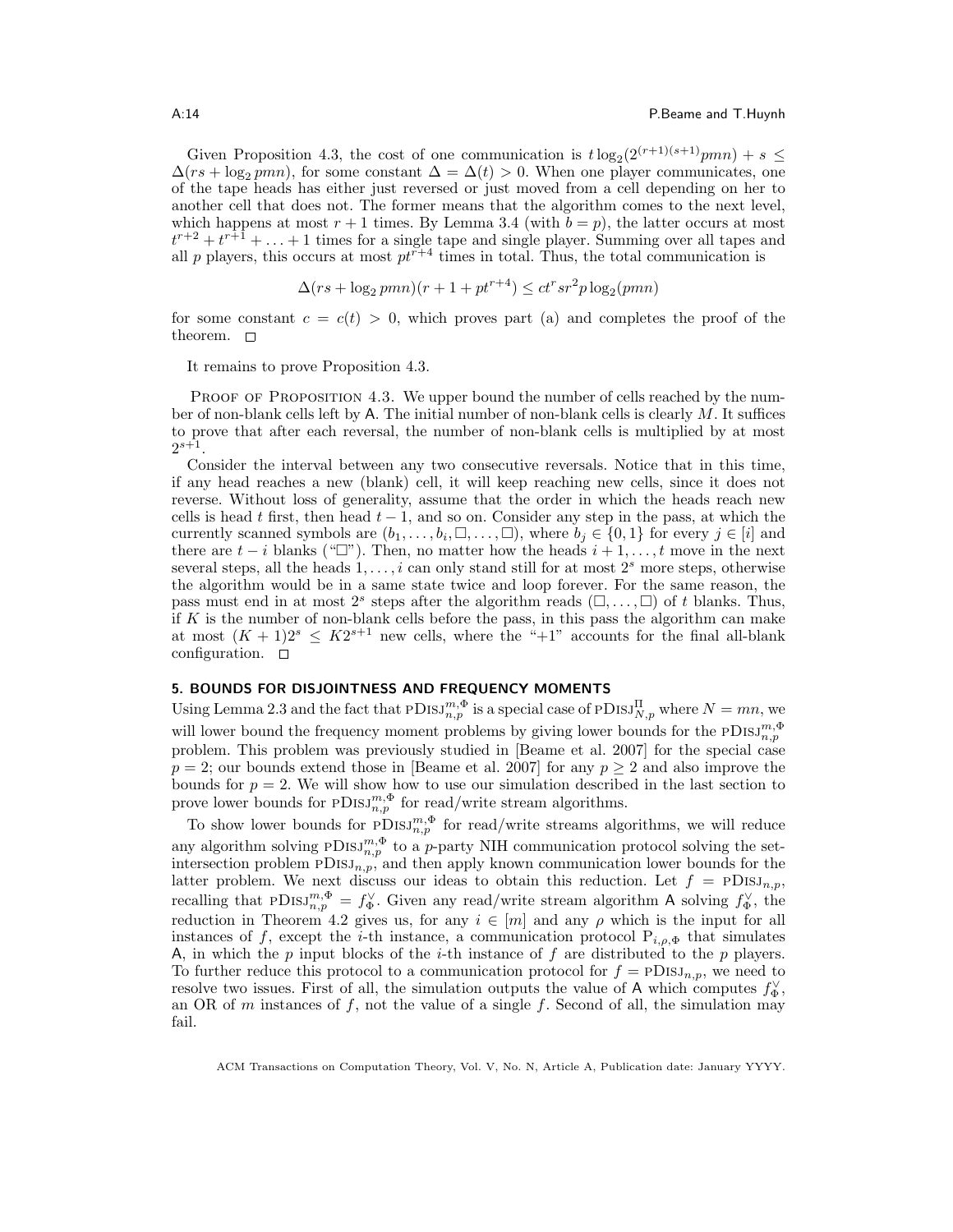We resolve the first issue by choosing  $\rho$  so that the values of all other instances of f is 0. Thus the value of  $f_{\Phi}^{\vee}$  is exactly the value of the *i*-th instance. The fix for the second issue is more subtle. Theorem 4.2 tells us that the simulation fails only if the i-th instance does not belong to a "good" set  $I_v$ , where v is an input to  $f_{\Phi}^{\vee}$ . Lemma 3.8 also tells us that if A does not make too many passes and  $\Phi$  is some fixed set of random permutations, the set  $I_{\mathbf{v}}$  is always large, say, containing at least a  $3/4$  fraction of all instances in  $f_{\Phi}^{\vee}$ . Thus, intuitively, we expect that if we choose  $i \in [m]$  randomly, then with good probability, the *i*-th instance is in  $I_{\mathbf{v}}$ , and hence the simulation does not fail. However, the set  $I_{\mathbf{v}}$ , which is determined by A, depends on **v**, and hence depends on all of i,  $\rho$ , and  $\mathcal{Y}$ , which is the input of the k players for the *i*-th instance of f. Thus, it may happen that *i* almost never belongs to  $I_v$ . However, despite this dependency, we will construct  $\bf{v}$  so that i and  $I_{\bf{v}}$  are statistically independent, and thus, a randomly chosen i will belong in  $I_{\mathbf{v}}$  with a good probability. This is the point that we need to use the special properties of the input of  $f = \text{PDisJ}_{n,p}$ . Intuitively, we show that if  $\mathcal Y$  is an input where  $f(\mathcal Y)=0$ , we can choose  $\rho$  so that the inputs to the *i*-th instance of f and to all other instances look statistically the same. Hence A cannot tell which instance is the embedded *i*-th instance, and therefore  $I_v$  must be independent from i.

We proceed to describe the reduction formally.

LEMMA 5.1. For any constant  $t \geq 1$  there is a constant  $c = c(t) > 0$  such that, given any randomized  $(r, s, t)$ -read/write stream algorithm A for  $PDISJ^{m, \Phi}_{n,p}$  on  $X^{pm}$  with error at most  $\delta$ , where  $X = \{0,1\}^n$  and  $\frac{pt^{5r+8}$ relsorted( $\Phi$ ) = d < 1, there is a randomized p-party NIH protocol  $P$  for  $PDISJ_{n,p}$  of cost  $ct^r s r^2 p \log_2(pmn)$  with error at most  $\delta + d(1-\delta)$ .

Proof. Suppose that A uses at most Γ random bits in its execution. For any string  $\mathfrak{R} \in \{0,1\}^{\Gamma}$ , let  $A_{\mathfrak{R}}$  denote the deterministic algorithm obtained from A using  $\mathfrak{R}$  as its source of randomness. We denote by  $\binom{[n]}{\ell}$  the set of  $x \in X = \{0,1\}^n$  with  $|x| = \ell$ .

Let  $f = \text{PDisJ}_{n,p}$ . Thus,  $f^{-1}(0)$  is the set of of inputs each consisting of p pair-wise disjoint subsets of [n]. We also have that by definition,  $PDISJ^{m,\Phi}_{n,p} = f^{\vee}_{\Phi}$ .

Next we describe the randomized communication protocol  $\mathcal{P}$  for PDISJ<sub>n,p</sub>. On input  $\mathcal{Y} = \{Y_1, \ldots, Y_p\} \in X^p$ :

- (1) Each player *i* broadcasts  $|Y_i|$ .
- (2) The players use the public random bits to uniformly and randomly generate the following:
	- (a)  $\rho \in (f^{-1}(0) \cap [ \times_{j=1}^p \binom{[n]}{Y_j}]$  $\binom{[n]}{[Y_j]}$ ] $)^{m-1} \subseteq X^{p(m-1)}$ ,
	- (b)  $i \in [m],$
	- (c)  $\mathfrak{R} \in \{0,1\}^{\Gamma}$ ,
	- (d) a permutation  $\tau : [n] \rightarrow [n]$ .
- (3) Each player j computes  $Y'_j = \tau(Y_j)$  which, thinking of  $Y_j$  as subset of [n], is a new subset obtained by applying  $\tau$  to each element in  $Y_j$ .
- (4) Let  $\mathcal{Y}' = \{Y'_1, \ldots, Y'_p\}$ . The players run protocol  $P_{i,\rho,\Phi}$  with input  $\mathcal{Y}'$  obtained by applying Theorem 4.2 with  $A_{\Re}$  and  $\mathbf{v} = \mathbf{v}(\mathcal{Y}', i, \rho, \Phi)$ .
- (5) If  $P_{i,\rho,\Phi}$  outputs "fail" then output 1; else output what  $P_{i,\rho,\Phi}$  does.

We analyze the error of this protocol  $P$ . Let  $\mathcal{G}(v)$  be the dependency graph induced by  $A_{\mathfrak{R}}$  on input **v** and  $I_{\mathbf{v}} \subseteq [m]$  be the set defined by  $\mathcal{G}(\mathbf{v})$  as guaranteed in Lemma 3.8. The correctness of the protocol depends on whether  $i \in I_{\mathbf{v}}$  and whether  $A_{\Re}(\mathbf{v})$  is correct.

First we consider the case  $Y_1, \ldots, Y_p$  are disjoint. After being re-mapped by  $\tau$ , the sets  $Y'_1, \ldots, Y'_p$  are also disjoint and furthermore, uniformly distributed in  $f^{-1}(0) \cap [ \times_{j=1}^p {[n] \choose |Y_j|}]$  $\binom{[n]}{Y_j}$ . Hence, by construction, **v** is uniformly distributed over  $(f^{-1}(0) \cap [\times_{j=1}^p (p_j^{\{n\}})]$  $\frac{\binom{[n]}{[Y_j]} }{\binom{[Y_j]}{[Y_j]}}$ . Therefore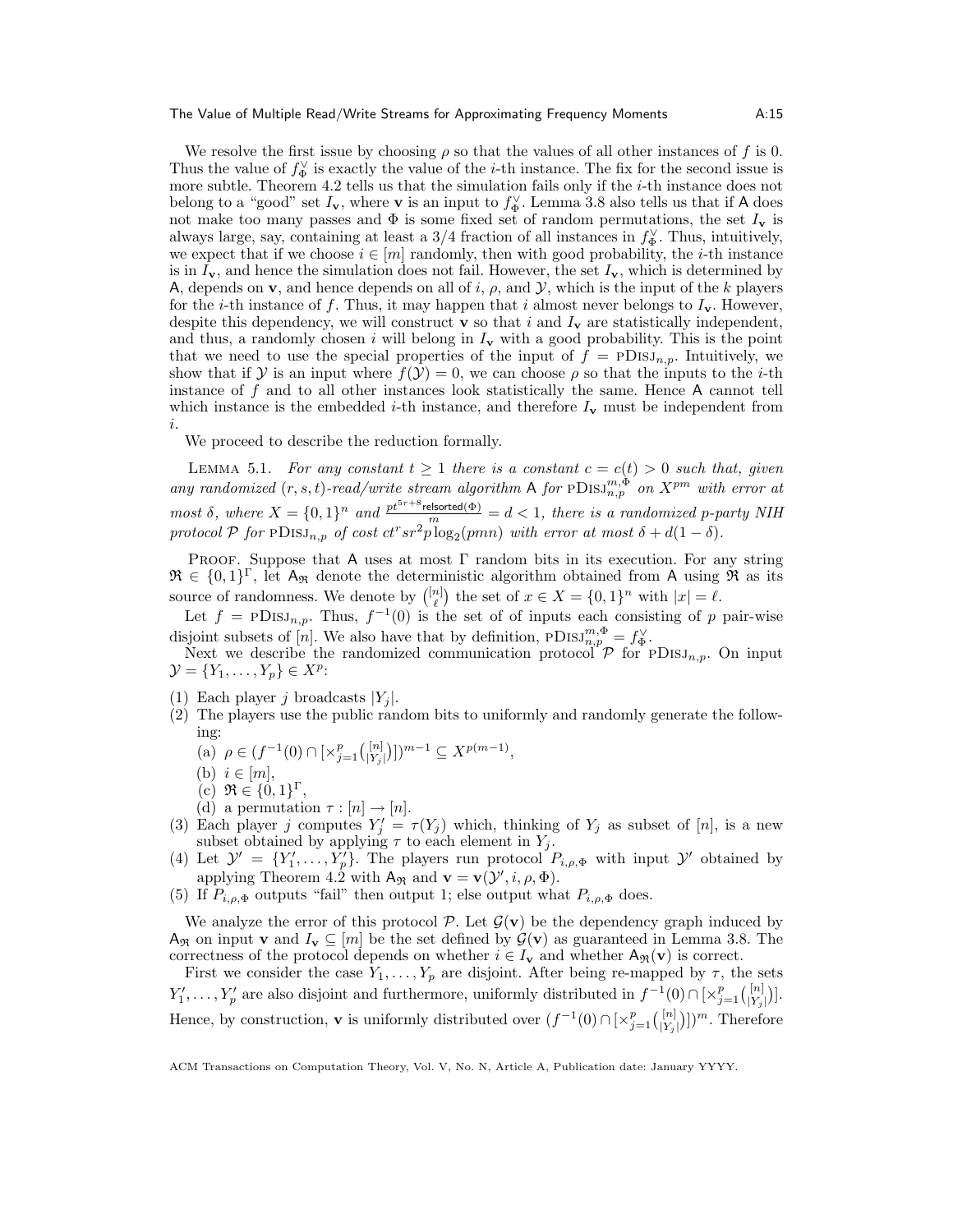$I_{\mathbf{v}}$  is statistically independent from i. By Lemma 3.8,  $|I_{\mathbf{v}}| \ge (1-d)m$ . Thus, the probability that  $i \in I_{\mathbf{v}}$  is at least  $1 - d$ . Formally, we have

$$
\Pr[\mathcal{P}(\mathcal{Y}) = 0 | f(\mathcal{Y}) = 0] \ge \Pr[\mathbf{A}_{\Re}(\mathbf{v}) = 0 | f(\mathcal{Y}) = 0]
$$
  
\$\times \Pr[\mathcal{P}(\mathcal{Y}) = 0 | \mathbf{A}\_{\Re}(\mathbf{v}) = 0, f(\mathcal{Y}) = 0] \$  
\$\ge (1 - \delta) \Pr[\mathcal{P}(\mathcal{Y}) = 0 | \mathbf{A}\_{\Re}(\mathbf{v}) = 0, f(\mathcal{Y}) = 0] \$  
\$\ge (1 - \delta) \Pr[i \in I\_{\mathbf{v}} | \mathbf{A}\_{\Re}(\mathbf{v}) = 0, f(\mathcal{Y}) = 0] \$  
\$\ge (1 - \delta)(1 - d).\$

Next we consider the case that the sets  $Y_1, \ldots, Y_p$  are not disjoint, i.e.,  $f(\mathcal{Y}) = 1$ . Thus, by construction,  $f(\mathcal{Y}') = 1$  and  $f_{\Phi}^{\vee}(\mathbf{v}) = 1$ . In this case if  $P_{i,\rho,\Phi}(\mathcal{Y}')$  outputs "fail", the protocol always outputs correctly. Otherwise it will output what A does. In other words,

$$
\Pr[\mathcal{P}(\mathcal{Y}) = 1 | f(\mathcal{Y}) = 1] = \Pr[P_{i,\rho,\Phi}(\mathcal{Y}') = fail | f(\mathcal{Y}) = 1] \n+ \Pr[P_{i,\rho,\Phi}(\mathcal{Y}') = 1 | f(\mathcal{Y}) = 1] \n= \Pr[P_{i,\rho,\Phi}(\mathcal{Y}') = fail | f(\mathcal{Y}) = 1] \n+ \Pr[\mathsf{A}_{\Re}(\mathbf{v}) = 1 \text{ and } P_{i,\rho,\Phi}(\mathcal{Y}') \neq fail | f(\mathcal{Y}) = 1] \n\geq \Pr[\mathsf{A}_{\Re}(\mathbf{v}) = 1 | f(\mathcal{Y}) = 1] \n= \Pr[\mathsf{A}_{\Re}(\mathbf{v}) = 1 | f_{\Phi}^{\vee}(\mathbf{v}) = 1] \geq 1 - \delta,
$$

where the last inequality follows from the fact that  $Pr[B] + Pr[A \wedge \neg B] \geq Pr[A \wedge B] + Pr[A \wedge \neg B]$  $\neg B$  = Pr[A] for any probability events A and B.

Thus the bound on the error follows. Finally, the cost of  $P$  is  $p \log_2 n$  plus the cost of  $P_{i,\rho,\Phi}$ , which completes the lemma.  $\square$ 

We are ready to derive our read/write streams lower bound for  $PDISJ_{n,p}^{m,\Phi}$ .

LEMMA 5.2. Let  $1/4 > \delta \geq 0$ ,  $1/2 > \beta > 0$ ,  $1 > \eta > \alpha > 0$ , and  $t \in \mathbb{N}$  be any constants. Then for any  $r, s : \mathbb{N} \to \mathbb{R}^+$  such that  $r(N) = o(\log N)$  and  $s(N) = o(N^{1-\frac{4\beta}{2\beta+1} - \eta})$ , there is no randomized  $(r, s, t)$ -read/write stream algorithm with error at most  $\delta$  for  $PDISJ_{n,p}^{m,\Phi^*}$ , where  $p \leq m^{\frac{1}{2}-\alpha} = n^{\beta}, N = mn$ , and  $\Phi^* = \Phi^*_{p,m}$  as guaranteed in Corollary 2.2.

PROOF. Suppose for contradiction that there is such an algorithm A. Then by Lemma 5.1, there is a randomized NIH communication protocol for  $PDISJ_{n,p}$  with cost  $O(t^r s r^2 p \log_2(pmn))$  and with error at most  $d + (1-d)\delta$ , where  $d = \frac{pt^{5r+8}$ relsorted( $\Phi^*$ ). For any constant  $a > 0$  and N sufficiently large, we have  $r(N) \le a \log_2 N = a(1 + \frac{1-2\alpha}{2\beta}) \log_2 m$ . Since relsorted $(\Phi^*) \leq 2e\sqrt{m}$ , we have  $d + (1 - d)\delta \leq 2\delta < 1/2$  for a sufficiently small depending on  $\delta$ , t, and  $\alpha$ .

By [Gronemeier 2009; Jayram 2009], this communication complexity must be  $\Omega(\frac{n}{p})$ . This gives us, for some suitable constant  $\eta'$  depending on  $a, \eta$ , and  $\alpha$  that  $s = \Omega(n^{1-2\beta-\eta'})$  which is  $\Omega(N^{\frac{(1-2\beta-\eta')(1-2\alpha)}{1+2\beta-2\alpha}})$  and hence  $\Omega(N^{1-\frac{4\beta}{2\beta+1}-\eta})$ , which violates our assumption about A. The lemma follows.  $\square$ 

This immediately implies a lower bound on  $PDISJ_{N,p}^{\Pi^*}$  where  $\Pi^* = \Pi^*_{N,p}$  is the extension of  $\Phi_{p,m}^*$  to a sequence of p permutations on [N].

THEOREM 5.3. Let  $1/4 > \delta, \gamma > 0, \eta > 0$ , and  $t \ge 1$  be constants. Then there exists an infinite family  $\{\Pi_{p,N}^*\}$ , where each  $\Pi_{p,N}^*$  is a sequence of p permutations on  $[N]$  and  $p \leq N^{\gamma}$ , such that there is no randomized  $(o(\log N), N^{1-4\gamma-\eta}, t)$ -read/write stream algorithm with error at most  $\delta$  for  $\text{pDisJ}_{N,p}^{\Pi^*}$ .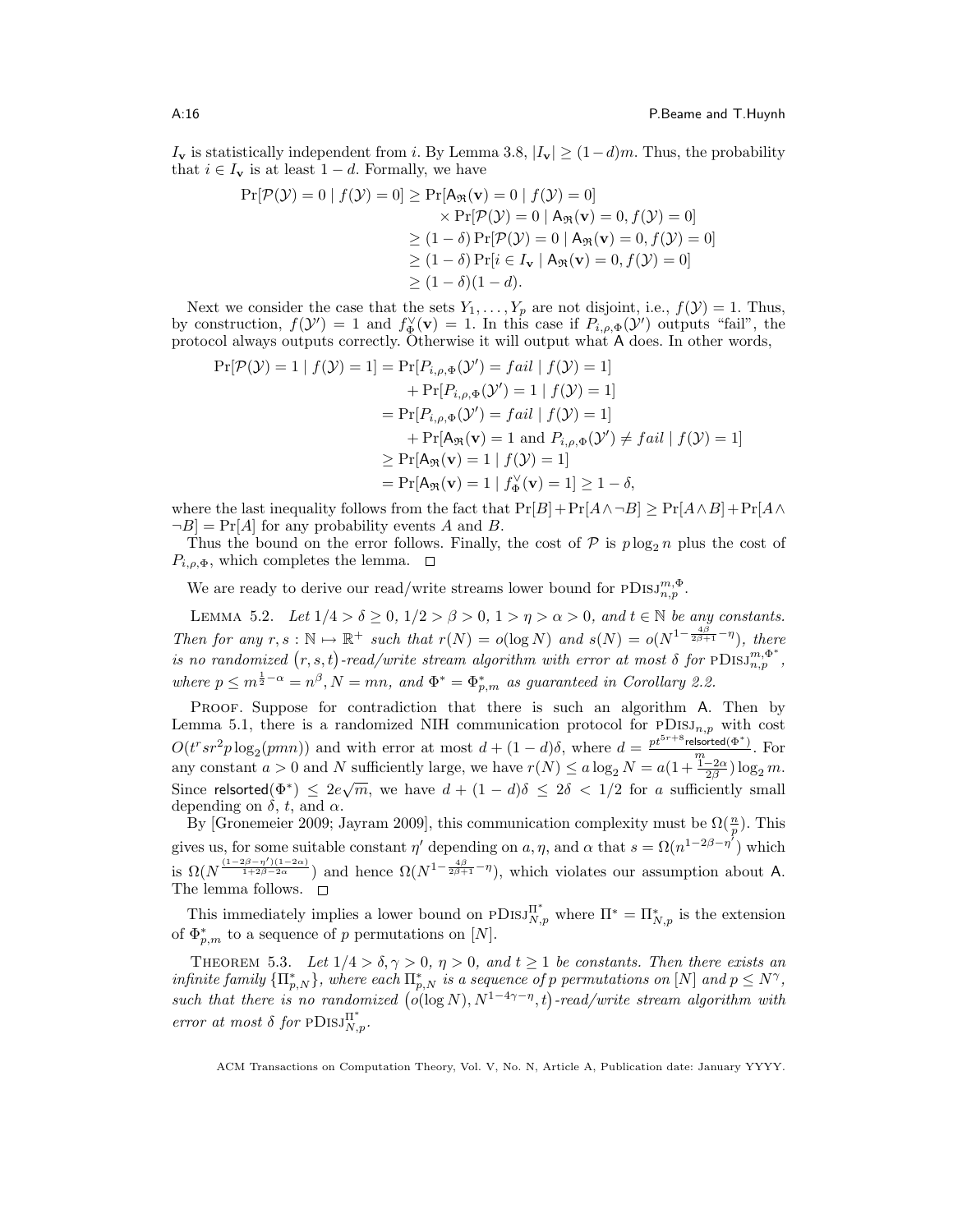PROOF. This follows from Lemma 5.2 where we set  $N = mn$ . Let  $\Phi_{p,m}^*$  be the sequence of permutations on  $[m]$  used in Lemma 5.2. Let  $\prod_{p,N}^*$  be the extension of  $\Phi_{p,m}^*$  to p permutations on  $[N]$  as described in Section 2. The theorem follows by applying the lemma with  $\alpha, \beta > 0$  so that  $\frac{1}{\gamma} = \frac{1}{\beta} + \frac{2}{1-2\alpha}$  and  $\alpha$  is sufficiently small.

By Theorem 5.3 and Lemma  $2.3(a)$  we obtain the following lower bounds for approximating  $F_k$  and  $F^*_{\infty}$ .

COROLLARY 5.4. Let  $k > 1$ ,  $t \geq 1$ ,  $\eta > 0$  be constants. Then there is no randomized  $(o(\log N), O(\frac{1}{\epsilon^{4/k}}N^{1-\frac{4}{k}-\eta}), t)$ -read/write stream algorithm that with probability at least 3/4 outputs an approximation of  $F_k$  within a factor of  $(1+\epsilon)$  on every input stream of up to N elements from [N], for any  $1 \geq \epsilon \geq 1/N$ .

PROOF. Let  $\zeta$  be such that  $\epsilon = N^{-\zeta}/4$ . Then by setting  $p = \lceil N^{(1+\zeta)/k} \rceil = \lceil (4\epsilon N)^{1/k} \rceil$ , Lemma 2.3(a) and Theorem 5.3 imply that no randomized  $(o(\log N), O(N^{1-4(1-\zeta)/k-\eta}), t)$ -read/write stream algorithm can compute  $F_k$  within a  $(1+\epsilon)$ 

factor. Replacing  $N^{-\zeta}$  by 4 $\epsilon$  yields the claimed bound.  $\square$ 

Letting  $\epsilon = 1$  in the above implies that there is no factor 2 approximation to  $F_k$  for  $k > 4$ that uses small space and a small number of reversals in the read/write streams model.

COROLLARY 5.5. Let  $k > 4$ ,  $t \ge 1$ , and  $\eta > 0$  be constants. Then there is no randomized  $(o(\log N), O(N^{1-\frac{4}{k}-\eta}), t)$ -read/write stream algorithm that with probability at least 3/4 outputs an approximation of  $F_k$  within a factor of 2 on every input stream of up to N elements from  $[N]$ .

With the same proof and by interpreting  $1/\infty = 0$ , we derive new lower bound for approximating  $F^*_{\infty}$ .

COROLLARY 5.6. For any constants  $t \geq 1$  and  $\eta > 0$ , there cannot exist any randomized  $(o(\log N), O(N^{1-\eta}), t)$ -read/write stream algorithm that with probability at least 3/4 outputs an approximation of  $F_{\infty}^*$  within a factor of 2 on any input stream of up to N elements from  $[N]$ .

We also derive lower bounds for the case that  $k < 1$  using Theorem 5.3 and Lemma 2.3(b).

COROLLARY 5.7. Let  $1 > k \geq 0$ ,  $t \geq 1$ ,  $\eta > 0$  be constants. Then there is no randomized  $(o(\log N), O(\frac{1}{\epsilon^{4}N^{3+\eta}}), t)$ -read/write stream algorithm that with probability at least 3/4 outputs an approximation of  $F_k$  within a factor of  $(1 + \epsilon)$  on any input stream of up to N elements from [N], where  $1/N^{3/4+\eta} > \epsilon \geq 1/N$ .

PROOF. Define  $\zeta$  so that  $\epsilon = N^{-\zeta}/3$ . Then for N sufficiently large, if  $p = N^{1-\zeta} =$  $3\epsilon N$  then  $p \geq 2\epsilon N$ , therefore Lemma 2.3(b) and Theorem 5.3 imply that no randomized  $(o(\log N), O(N^{1-4(1-\zeta)-\eta}), t)$ -read/write stream algorithm can compute  $F_k$  within a  $(1+\epsilon)$ factor. Replacing  $N^{-\zeta}$  by  $3\epsilon$  yields the claimed bound.  $\square$ 

# 5.1. An upper bound for  $\operatorname{pDISJ}_{n,p}^{m,\Phi}$  and a combinatorial property of a set of permutations

Our lower bound for  $PDISJ_{N,p}^{\Pi}$  is only interesting when  $N = \omega(p^4)$ . This is because in order for the reduction from  $PDISJ_{n,p}^{m,\Phi}$  to work (Lemma 5.2), we need  $N = nm$  and both  $n = \omega(p^2)$ and  $m = \omega(p^2)$ . The condition  $n = \omega(p^2)$  is induced by the communication complexity lower bound for  $PDISJ_{n,p}$ , which is optimal. Lemma 5.8 will show that a condition requiring m to be polynomially larger than  $p$  is also necessary, and thus an approach that relies on PDISJ<sup>m, $\Phi$ </sup> cannot yield lower bounds for constant factor approximations of  $F_k$  for  $k < 3.5$ .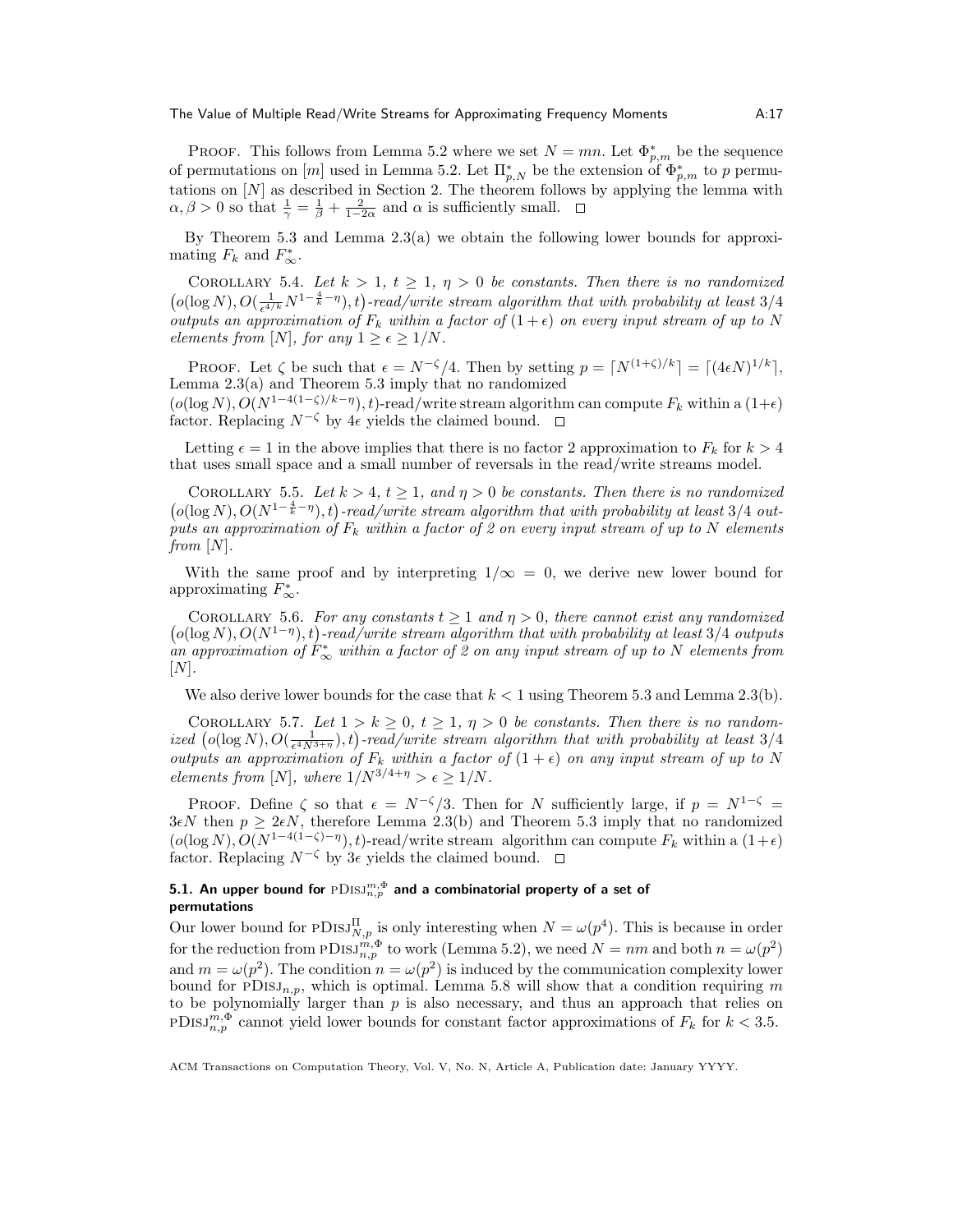LEMMA 5.8. For any integers  $m < p^{3/2}/64$  and n, and for any  $\Phi = (\phi_1, \dots, \phi_p)$  defined on  $[m]$ , there is a deterministic  $(2, O(\log(mnp)), 2)$ -read/write stream algorithm computing  $\text{PDisJ}_{n,p}^{\overline{m},\Phi}.$ 

To produce the algorithm claimed in Lemma 5.8, we need to show the following property of permutations that does not appear to have been considered previously. Its proof is inspired by Seidenberg's proof of the well-known theorem of Erdös and Szekeres (cf. [Steele 1995]) by seidenberg s proof of the well-known theorem of Erdos and Szekeres (cf. [Steele 1995])<br>which shows that any pair of permutations must have relative sortedness at least  $\sqrt{m}$ . The difference is that with three permutations we can now ensure that the sequences appear in the same order in two of them rather than one possibly being reversed.

LEMMA 5.9. Let  $\phi_1$ ,  $\phi_2$ , and  $\phi_3$  be permutations on [m]. Then there is some pair  $1 \leq$  $a < b \leq 3$  such that  $\phi_a(1), \ldots, \phi_a(m)$  and  $\phi_b(1), \ldots, \phi_b(m)$  have a common subsequence of length at least  $m^{1/3}$ .

PROOF. Suppose by contradiction that there are no such a and b. For every  $i \in [m]$ , let  $\ell_i \in [m']^3$ , where  $m' = \lceil m^{1/3} - 1 \rceil$ , be defined as follows:  $\ell_i[1]$  is the length of the longest common subsequence of  $\phi_1(1), \ldots, \phi_1(s)$  and  $\phi_2(1), \ldots, \phi_2(t)$ , where  $\phi_1(s) = \phi_2(t) = i$ , and  $\ell_i[2]$  and  $\ell_i[3]$  are defined analogously for the other two pairs  $\phi_2, \phi_3$ , and  $\phi_1, \phi_3$ , respectively.

Now for any  $i \neq j \in [m]$ , we must have  $\ell_i \neq \ell_j$ . This is because there must be some pair, say  $\phi_1$  and  $\phi_2$ , such that either *i* occurs before *j* in both sequences or *j* occurs before *i* in both. In the first case  $\ell_i[1] < \ell_j[1]$  and in the second case  $\ell_i[1] > \ell_j[1]$ .

However since  $m' < m^{1/3}$ , the number of different  $\ell_i$  over all  $i \in [m]$  is strictly  $\ell_i$  which is a contradiction.

It is not hard to show that the above lemma is tight, even for any four permutations. As an example, a set of 4 permutations on [8] in which no pair has a common subsequence of length longer than 2 is the following: (1, 2, 3, 4, 5, 6, 7, 8), (4, 3, 2, 1, 8, 7, 6, 5), (7, 8, 5, 6, 3, 4, 1, 2), and  $(6, 5, 8, 7, 2, 1, 4, 3)$ . This can be generalized to any  $[m]$ : the first is the identity permutation; the second is an increasing sequence of  $m^{1/3}$  decreasing subsequences, each of length  $m^{2/3}$ ; the third is a decreasing sequence of  $m^{2/3}$  increasing sequences, each of length  $m^{1/3}$ ; and the fourth is a suitably alternating sequence of  $m^{2/3}$  decreasing sequences, each of length  $m^{1/3}.$ 

PROOF OF LEMMA 5.8. Given  $\Phi$  there exist  $L_1, L_2, \ldots, L_{p/3}$  defined as follows:  $L_1$  is a common subsequence of two of  $\phi_1$ ,  $\phi_2$ , and  $\phi_3$ , of length at least  $m^{1/3}$  given by Lemma 5.9;  $L_2$  is a common subsequence of two of  $\phi_4$ ,  $\phi_5$ , and  $\phi_6$  that is disjoint from  $L_1$  and of length at least  $(m - |L_1|)^{1/3}$ ;  $L_3$  is a common subsequence of two of  $\phi_7$ ,  $\phi_8$ , and  $\phi_9$  disjoint from  $L_1 \cup L_2$  and of length at least  $(m-|L_1|-|L_2|)^{1/3}$ , and so on, with no index  $i \in [m]$  appearing in more than one sequence. For each of the  $L_j$  let  $a_j$  and  $b_j$  denote the indices of the two permutations having the common subsequence  $L_j$ . The number of elements that do not appear in  $L_1, \ldots, L_\ell$  is at most  $m_\ell$  where  $m_\ell$  is defined by the recurrence with  $m_0 = m$ and  $m_{j+1} = m_j - \lceil m_j^{1/3} \rceil$  for  $j > 0$ . If  $m < p^{3/2}/64$ , then  $p \ge (64m)^{2/3} = 16m^{2/3}$ . Now if  $m_{p/8} > m/8$  then at least  $(m/8)^{1/3} = m^{1/3}/2$  elements have been removed for each of  $p/8 = 2m^{2/3}$  steps which implies  $m_{p/8} = 0$ , which is a contradiction. Repeating this argument reduces  $m_j$  to at most  $m/64$  after another  $2(m/8)^{2/3} = m^{2/3}/2 = p/32$  steps. Thus  $m_{p/8+p/32} \le m/64$ . In general we have that for any  $j \ge 1$ ,

$$
m_{p/2^3+p/2^5+\ldots+p/2^{2j+1}} \le m/8^j.
$$

Thus  $m_{p/3} = 0$ , which implies that every  $i \in [m]$  is in exactly one L sequence.

The algorithm copies the input to tape 2 leaving both heads at the right end of the tape. It will use the head on tape 1 to scan the blocks for the players and the head on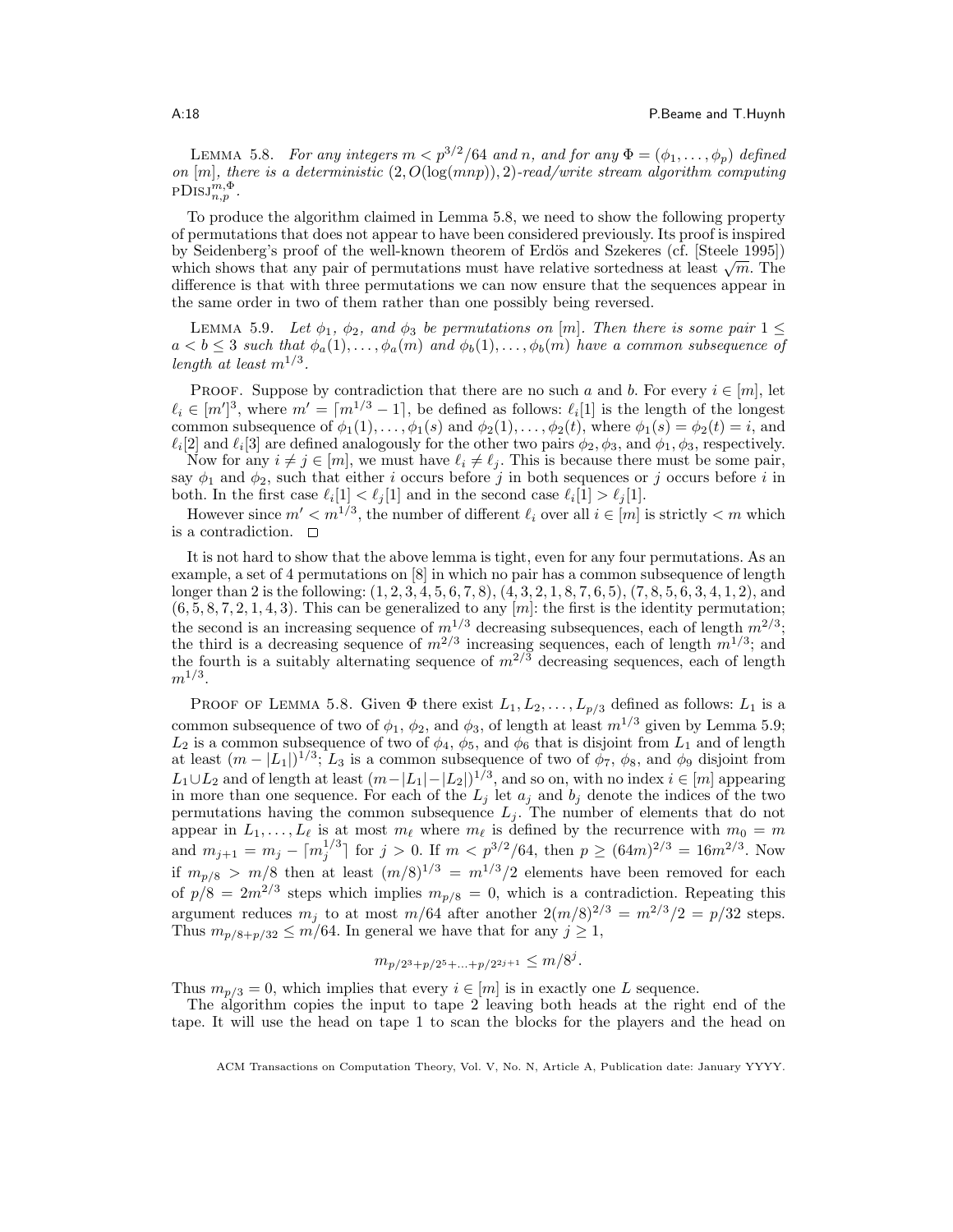tape 2 to scan the corresponding blocks for the even-numbered players. It will solve the disjointness problems for each block in the common subsequences  $L_{p/3}, \ldots, L_2, L_1$ , in turn. If an intersection is found in some pair of corresponding blocks in these sequences then the output is 1; otherwise, the output is 0. The promise ensures that, for each of the  $m$ subproblems, to check for a given common element it suffices to compare the blocks for a single pair of players. Since every  $i \in [m]$  appears in some  $L_j$ , if we can position the heads to check the corresponding blocks then we can compute each of the  $m$  disjointness subproblems exactly and hence  $PDISJ^{m,\Phi}_{n,p}$ .

It remains to show how the read/write stream algorithm positions the heads on the tapes in the positions corresponding to the sequences  $L_{p/3}, \ldots, L_1$ . These sequences can be hardwired into the state transition function as follows. We represent the sequence of positions indicated by  $L_{p/3}, \ldots, L_1$  by a tuple of values that is stored internally by the algorithm as part of the state:  $(j, i, a, k_a, b, k_b, f)$  where  $j \in [p/3]$  denotes which  $L_j$  is being algorithm as part of the state:  $(j, i, a, \kappa_a, b, \kappa_b, J)$  where  $j \in [p/s]$  denotes which  $L_j$  is being considered,  $i \leq [\sqrt{m}]$  denotes the position within the common subsequence  $L_j$  that is being considered, a denotes the index of one of the two permutations that have  $L_i$  as a common subsequence,  $k_a = k_a(j, i) \in [m]$  denotes the number of blocks in  $\phi_a$  that must must be skipped over to get to the  $(i + 1)$ -st position in the common subsequence, b denotes the index of the other of the two permutations that have  $L_i$  as a common subsequence,  $k_b =$  $k_b(j, i) \in [m]$  denotes the number of blocks  $\phi_b$  that must must be skipped over to get to the  $(i+1)$ -st position in the common subsequence, and f is a bit that will determine whether the algorithm is currently comparing positions and will be ready to have its heads repositioned when it has finished its comparison, or it is in the act of repositioning its heads. If  $i+1 \leq |L_i|$ the transition function will map  $(j, i, a_j, 0, b_j, 0, 1)$  to  $(j, i+1, a_j, k_a(j, i+1), b_j, k_b(j, i+1), 0)$ , leaving the remainder of the state unchanged; in this state it will move its heads to the left on tapes 1 and 2, decrementing the  $k_1$  and  $k_2$  counters, respectively, with each step. Otherwise the transition function will map it to  $(j + 1, a_{j+1}, k_a(j + 1, 1), b_{j+1}, k_b(j + 1, i), 0)$  after skipping over the blocks for up to 2  $\phi_{\ell}$  that are between  $\phi_{a_j}$  and  $\phi_{a_{j+1}}$  and between  $\phi_{b_j}$  and  $\phi_{b_{j+1}}$ , respectively. After that it will move its heads to the left and decrement the counters as in the other case. The number of bits of state required is  $O(\log pmn)$ .  $\Box$ 

#### 6. OPEN QUESTIONS

The general question that we have begun to answer here is: for what natural approximation problems does the read/write streams model (with  $o(\log N)$  passes) add significant power to the data stream model? We have mostly but not fully resolved the case of frequency moments – can one close the gap between the upper and lower bounds for computing  $PDISJ_{N,p}^{\Pi}$  and approximating  $F_k$ ? As we have shown, we are not far from the limit on lower bounds using the blocked and permuted version of disjointness,  $PDISJ_{n,p}^{m,\Phi}$ . Thus we expect that improvements in the lower bound, if any, will require working with more general instances of PDISJ $_{N,p}^{\Pi}$  than those provided by PDISJ $_{n,p}^{m,\Phi}$ . However, it is not clear how our simulation given in Theorem 4.2 can be made to work for more general instances of  $PDISJ_{N,p}^{\Pi}$ . On the other hand, we believe that our simulation can be used or extended to derive interesting lower bounds for other natural functions, and leave this direction for future work.

Optimizing our upper bound for  $PDIS_{n,p}^{m,\Phi}$  raises the following interesting combinatorial question: Given a set of k permutations on  $[m]$ , what is the length of the longest common subsequence that can be guaranteed between some pair of these k permutations as a function of m and k? We originally conjectured that subsequences of length  $m^{1/2-o(1)}$  must exist for  $k = O(\log m)$ , which would have shown the approximate optimality of our algorithm, but recently  $\tilde{O}(m^{1/3})$  upper bounds have been shown for this case [Beame et al. 2009].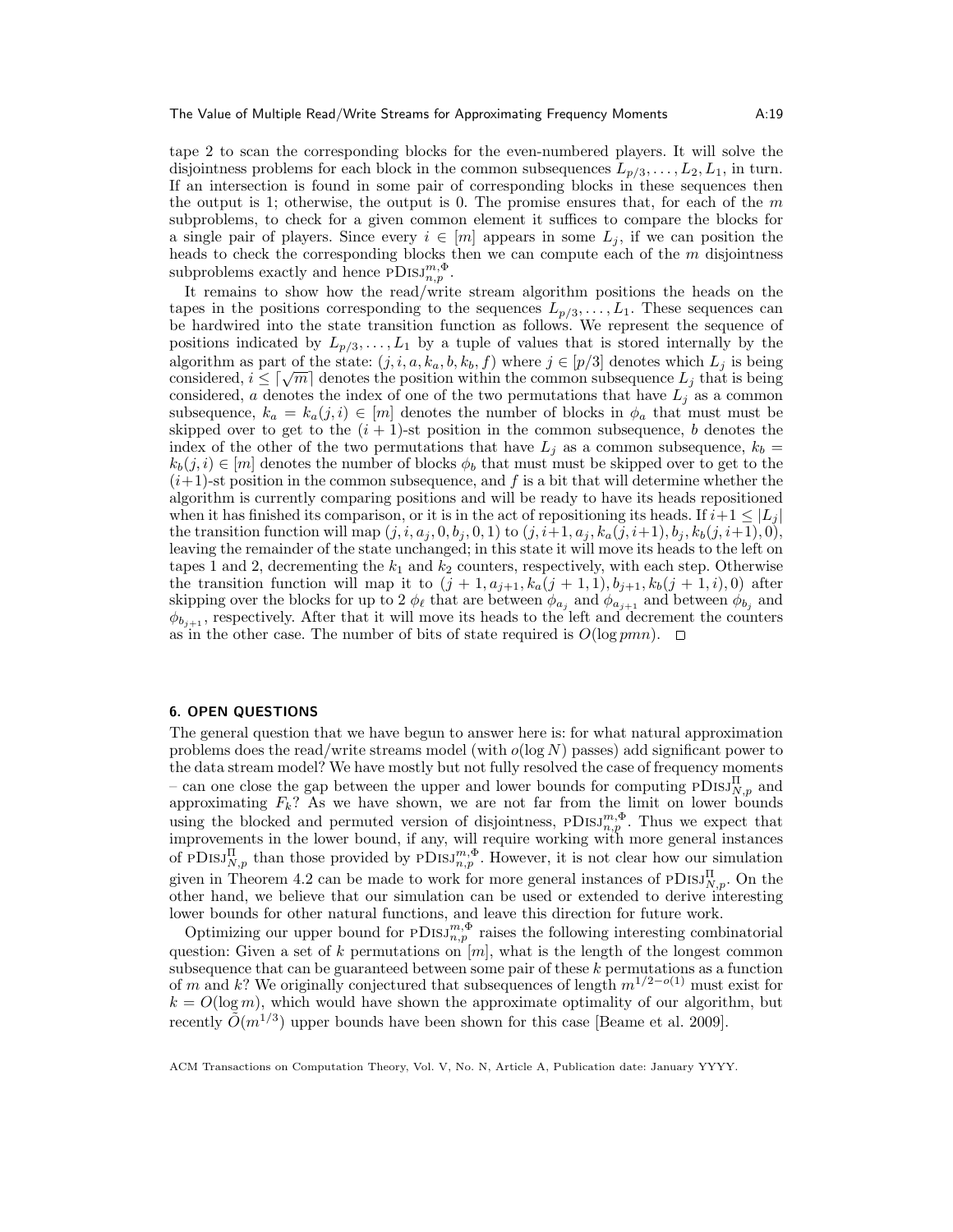### ACKNOWLEDGMENTS

We would like to thank T.S. Jayram and Atri Rudra for useful discussions and anonymous referees for very helpful comments.

## **REFERENCES**

- Alon, N., Matias, Y., and Szegedy, M. 1999. The space complexity of approximating the frequency moments. Journal of Computer and System Sciences 58, 1, 137–147.
- Babcock, B., Babu, S., Datar, M., Motwani, R., and Widom, J. 2002. Models and issues in data stream systems. In Proceedings of the Twenty-First Annual ACM Symposium on Principles of Database Systems. 1–16.
- BAR-YOSSEF, Z., JAYRAM, T., KUMAR, R., AND SIVAKUMAR, D. 2004. An information statistics approach to data stream and communication complexity. Journal of Computer and System Sciences 68, 4, 702–732.
- Beame, P., Blais, E., and Huynh-Ngoc, D.-T. 2009. Longest common subsequences in sets of permutations. Tech. Rep. arXiv:R0904.1615v1 [math.CO], arxiv.
- Beame, P. and Huynh-Ngoc, D.-T. 2008. On the value of multiple read/write streams for approximating frequency moments. In Proceedings 49th Annual Symposium on Foundations of Computer Science. IEEE, Philadelphia, PA, 499–508.
- BEAME, P., JAYRAM, T. S., AND RUDRA, A. 2007. Lower bounds for randomized read/write stream algorithms. In Proceedings of the Thirty-Ninth Annual ACM Symposium on Theory of Computing. San Diego, CA, 689–698.
- BHUVANAGIRI, L., GANGULY, S., KESH, D., AND SAHA, C. 2006. Simpler algorithms for estimating frequency moments of data streams. In Proceedings of the Seventeenth Annual ACM-SIAM Symposium on Discrete Algorithms. 708–713.
- Chakrabarti, A., Khot, S., and Sun, X. 2003. Near-optimal lower bounds on the multi-party communication complexity of set disjointness. In Proceedings Eighteenth Annual IEEE Conference on Computational Complexity. Aarhus, Denmark, 107–117.
- Chakrabarty, A. and Regev, O. 2011. An optimal lower bound on the communication complexity of gap-hamming-distance. In Proceedings of the Forty-Third Annual ACM Symposium on Theory of Computing. San Jose, CA, 51–60.
- GROHE, M., HERNICH, A., AND SCHWEIKARDT, N. 2006. Randomized computations on large data sets: Tight lower bounds. In Proceedings of the Twenty-Fifth Annual ACM Symposium on Principles of Database Systems. 243–252.
- GROHE, M., HERNICH, A., AND SCHWEIKARDT, N. 2009. Lower bounds for processing data with few random accesses to external memory. Journal of the ACM 56, 3, 1–58.
- GROHE, M. AND SCHWEIKARDT, N. 2005. Lower bounds for sorting with few random accesses to external memory. In Proceedings of the Twenty-Fourth Annual ACM Symposium on Principles of Database Systems. 238–249.
- Gronemeier, A. 2009. Asymptotically optimal lower bounds on the NIH-multi-party information complexity of the AND-function and disjointness. In (STACS) 2009: 26th Annual Symposium on Theoretical Aspects of Computer Science. LIPICS. Schloss Dagstuhl – Leibniz Center for Informatics, Freiburg, Germany, 505–516.
- INDYK, P. AND WOODRUFF, D. 2003. Tight lower bounds for the distinct elements problem. In Proceedings 44th Annual Symposium on Foundations of Computer Science. IEEE, Boston, MA, 283–292.
- Indyk, P. and Woodruff, D. P. 2005. Optimal approximations of frequency moments of data streams. In Proceedings of the Thirty-Seventh Annual ACM Symposium on Theory of Computing. Chicago, IL, 202–208.
- Jayram, T. S. 2009. Hellinger strikes back: A note on the multi-party information complexity of and. In APPROX-RANDOM. Lecture Notes in Computer Science Series, vol. 5687. Springer-Verlag, Berkeley, CA, 562–573.
- MUTHUKRISHNAN, S. 2006. Data streams: Algorithms and applications. Foundations and Trends in Theoretical Computer Science 1, 2.
- RAZBOROV, A. A. 1992. On the distributional complexity of disjointness. Theoretical Computer Science 106, 2, 385–390.
- Saks, M. E. and Sun, X. 2002. Space lower bounds for distance approximation in the data stream model. In Proceedings of the Thirty-Fourth Annual ACM Symposium on Theory of Computing. Montreal, Quebec, Canada, 360–369.